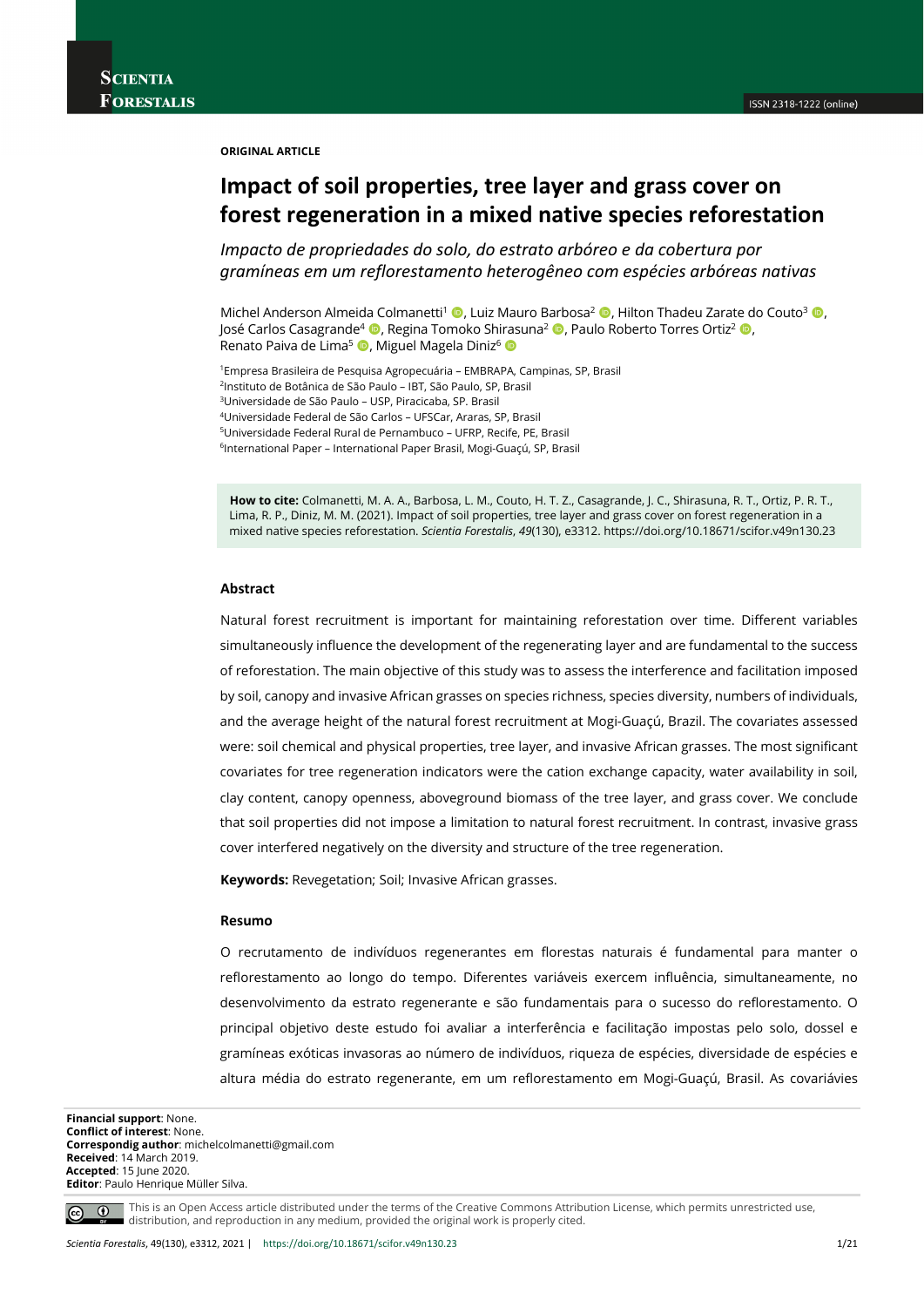analisadas foram: propriedades químicas e físicas do solo, estrutura do estrato arbóreo e gramíneas invasoras africanas. As covariáveis que apresentaram significância estatística foram: capacidade de troca catiônica, água disponível no solo, argila, abertura do dossel, biomassa do estrato arbóreo e cobertura de gramíneas. Conclui-se que as propriedades do solo não foram limitantes ao desenvolvimento do estrato regenerante. Porém, a cobertura de gramíneas invasoras interferiu negativamente na estrutura e diversidade do estrato regenerante.

**Palavras-chave:** Revegetação; Solo; Gramíneas africanas invasoras.

# **1. INTRODUCTION**

Reforestation with a high number of native species has been used as a restoration technique to restore the deforested areas in Brazil (Rodrigues et al., 2009, 2011). Based on the assumptions of the secondary succession in spatial and temporal scales (Denslow, 1987; Denslow & Guzman, 2000; Guariguata & Ostertag, 2001; Sapkota & Odén, 2009; Chazdon et al., 2010), species from different functional groups have been used in those plantations.

While it is reasonable to accept that secondary succession may elucidate current problems in restoration, application requires constant improvement of existing techniques. For ecological restoration in reforestation, it was expected that the recovery of natural regeneration under the canopy would promote forest maintenance. Natural regeneration is an important key to maintaining the forests over time, as the natural forest recruitments must guarantee the species richness and diversity (Shono et al., 2006; Pereira et al., 2013). To investigate the potential limitations imposed on the lower canopy (regeneration layer) is important to verify the effectiveness of the silvicultural techniques used in reforestation with native species.

Many studies have evaluated the performance of the reforestation plantations (Leitão et al., 2010; van Breugel et al., 2011; Meli & Dirzo, 2013; Sobanski & Marques, 2014) and natural forest regeneration (Holl, 1998; Holl, 1999; Leitão et al., 2010). The negative interference of the invasive plants on the natural regenerates are well known in the literature (Sharma & Raghubanshi, 2010; Damasceno et al., 2018). Invasive plants, especially grasses, interfere with seed germination and seedling establishment, reducing the growth of seedlings in natural regeneration, and altering the structure and composition of the natural regeneration, as is the fire regime for some forest types (D'Antonio & Vitousek, 1992; D'Antonio et al., 1998; Damasceno et al., 2018).

Canopy openness in forest regeneration regulates the light input affecting natural forest recruitment (Guariguata & Ostertag, 2001). This is particularly important for seasonal forests where the light regime varies throughout the year (Gandolfi et al., 2007), but better understanding of this phenomenon in tropical reforestation with native species is needed.

Site-scale soil conditions also play an important role in the natural forest regeneration. The physical and chemical qualities of the soil affect the growth and development of above- and belowground parts of plants. Water availability, aeration, mechanical impediment, and nutrient load are the dominant soil conditions that affect plant growth, but indicators of soil quality such as bulk density, porosity, clay content, and cation exchangeability are also important variables within the soil-plant system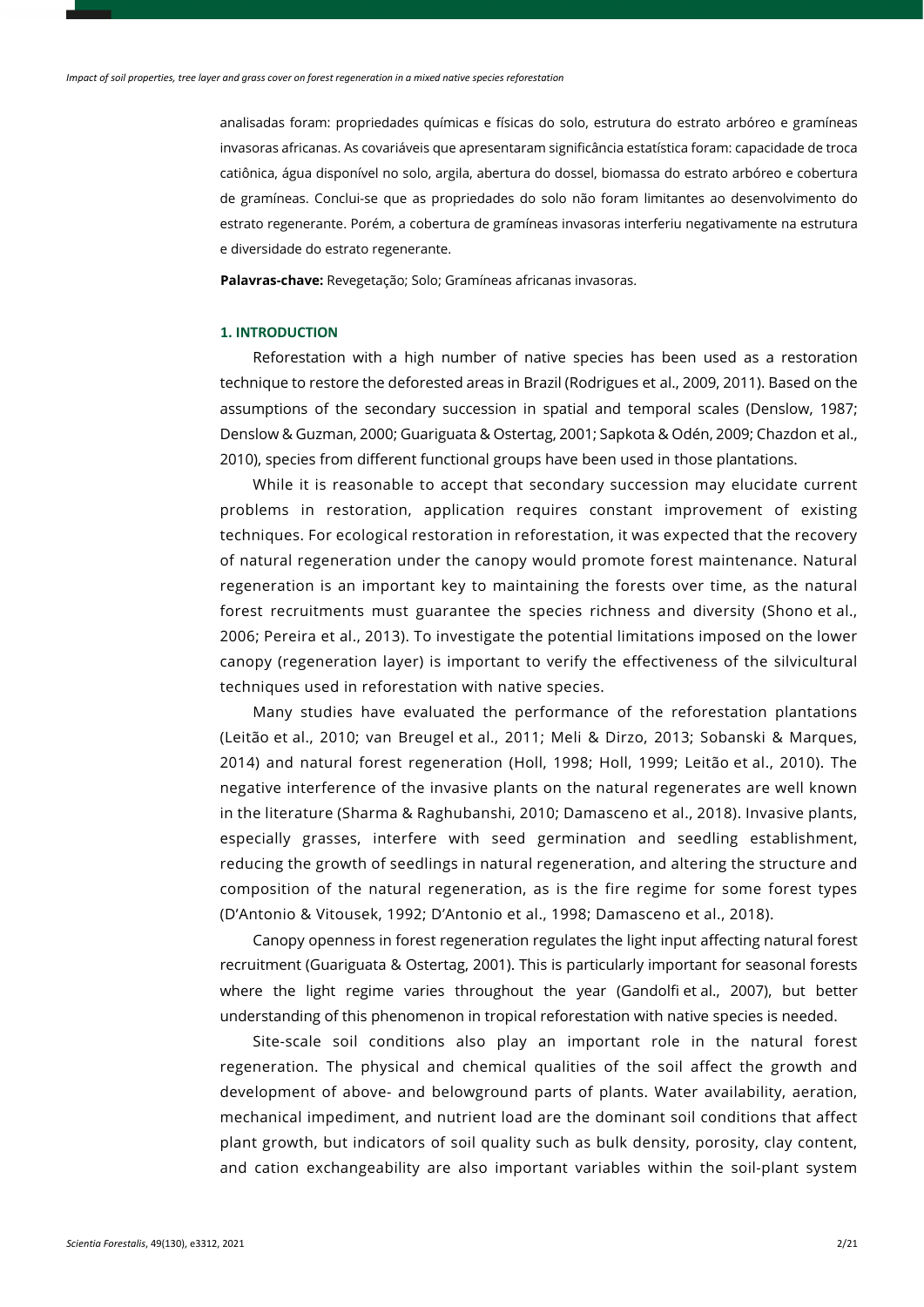(Filho et al., 2013; da Silva et al., 2014). It is challenging to establish a generalist relationship between soil properties and reforestation success due to the variability of soil conditions prior to land-use change, such as conversion of arable land to forest. However, it is reasonable to assume that improvements in physical and chemical qualities of the soil are associated with improved forest regeneration.

Since invasive species (Damasceno et al., 2018), soil conditions (van Breugel et al., 2011), and canopy openness (Sharma & Raghubanshi, 2010) impose limitations to natural forest recruitment at different levels, we propose the integration of these multiple levels of information to provide a more parsimonious framework for the potential effect of the different covariates on the natural forest recruitment. It is expected that the combination of several variables in a single model may provide a more realistic scenario than analyzing them separately. This study investigates the explanatory covariates of soil condition, invasive grass cover (by African grasses), and tree layer that affect natural forest regeneration during reforestation with native species. These explanatory covariates were integrated with previous models to explain the height, population size, species richness, and diversity for natural forest recruitment.

### **2. MATERIALS AND METHODS**

### **2.1. Study site**

The study was conducted from 2011 to 2012 at São Marcelo Forest Park (SMFP; 22º 22' S, 46º 58' W) in Mogi-Guaçu city, São Paulo State, Brazil; a private natural heritage reserve belonging to International Paper of Brazil, Ltd. SMFP is a 240 ha reforestation project created and planted in 2002 using 100 Brazilian native species of seedlings (see list of species in Colmanetti, 2013). Each species did not exceed the limit of 20% of the total number of seedlings planted. At planting, species were classified into early and late successional groups, and the seedlings were distributed as a framework in the field, alternating between groups at a spacing of 3.0 x 2.5 m. The Köppen climate of the region is Cwa, characterized by dry winters and hot summers (Alvares et al., 2013). Two soil types were present at SMFP: Oxisol and Ultisol (Soil Survey Staff 2014). Before conversion to a reserve, the soil in the park was used for annual cultures such as sugarcane, perennials such as coffee or citrus, and pasture. From 1995 to 2002, it was used as a *Eucalyptus* sp. plantation. In 2002, the soil was mechanically tilled using a three stem subsoiler at a depth of 40 to 60 cm. Fertilization of all seedlings was performed by using NPK 10:30:10 (1% B, 0.5% Zn). A supplementary planting to replace the seedlings that had died was performed over the total area (240 ha), about 60 days after planting, using the same technique and species used in the first plating. Five post-emergent herbicide treatments (glyphosate) were also performed in and between rows to control invasive species. Ant control was performed once pre-planting and three times postplanting with the ant poison sulfluramide, at a dose of 10 g m-2.

The original local native vegetation at SMFP was mostly represented by tropical semi-deciduous forest and broad sense Cerrado (Neotropical Savannah), but most forests had been converted into farms and *Eucalyptus* sp. plantations. The most significant surrounding native vegetation is a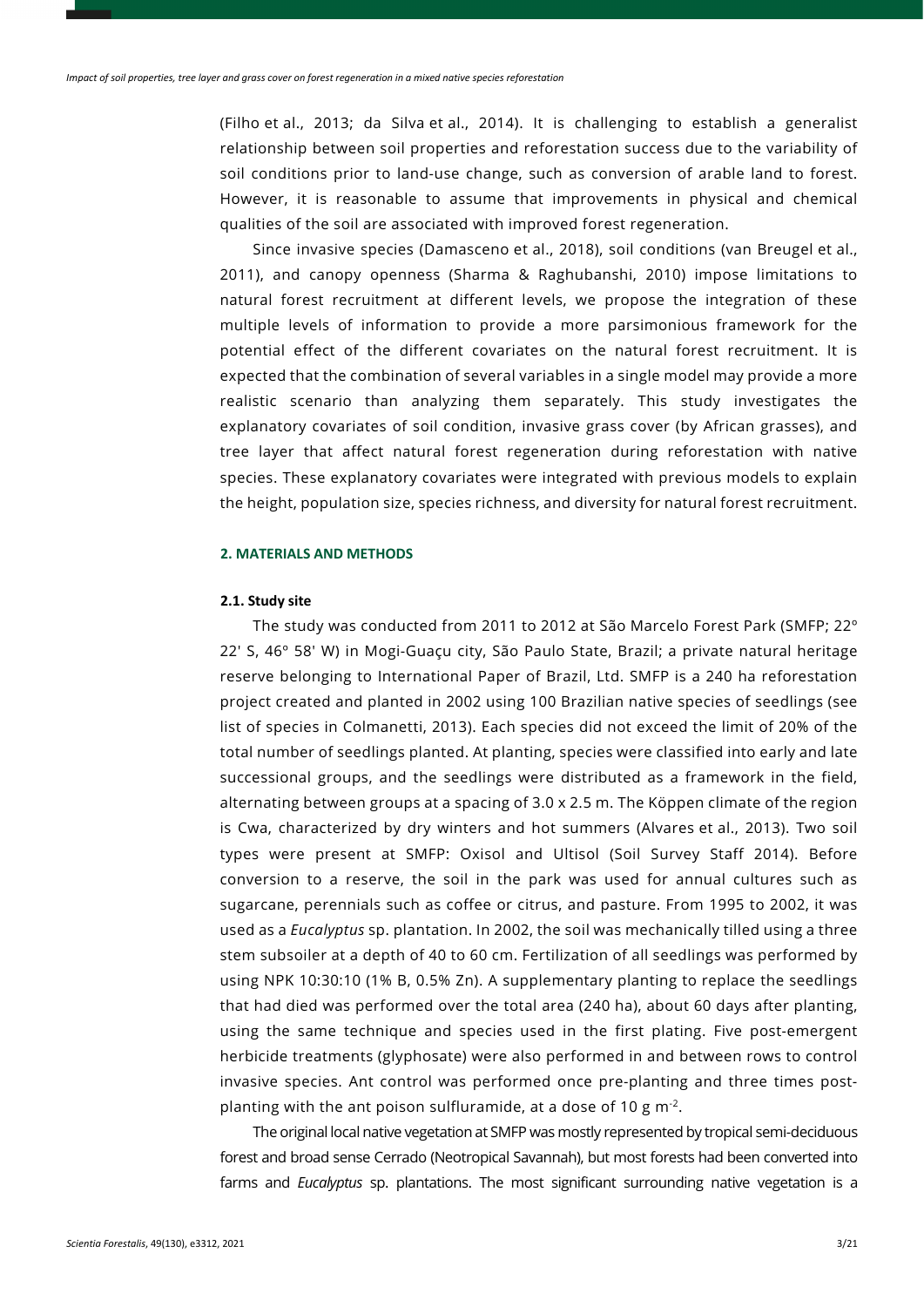fragment located in a private farm at a distance of approximately 10 km. The largest forest remnant is the Mogi-Guaçu Biological Reserve, at a distance of approximately 30 km.

# **2.2. Vegetation sampling of natural forest recruitment**

The individuals and species originated by the natural regeneration were defined as natural forest recruitment. The study was conducted in 20 plots with 12.5  $\times$  18 m (225 m<sup>2</sup>), and natural forest recruitments, (height  $\geq$  30 cm and diameter at breast height (*dbh*) < 4.8 cm) were measured to determine the regeneration layer. All individuals were identified to species, genus, or family according to Brazilian Species Flora List and Missouri Botanical Garden Families were organized using the system APG IV (Stevens, 2001). More details regarding the floristic composition and the successional groups are available at Colmanetti et al. (2016) and Colmanetti (2013). For natural forest recruitments, the number of individuals by plot was obtained by summing all individuals from the regeneration layer in each plot. The richness of species was the number of species (or genera, when species level identification was not available) by plot. The average height for all recruitment individuals in the plots was obtained. The species diversity (Equation 1) was calculated for each plot according to Simpson (1949)

 $D = 1 - \sum (n_i [n_i - 1] / N [N - 1])$  (1)

where  $n_i$  = individuals of *i* species and  $N$  = total number of individuals.

### **2.3. Grass cover by African grasses**

A single percentage value of openness was obtained using an observation on 50 symmetrically distributed points within each plot. The grass cover by African grasses was predominantly represented by two invasive species, (*Megathyrsus maximus* (Jacq.) B.K. Simon and *Urochloa brizantha* (Hochst. ex A. Rich.) R.D. Webster. We recorded the presence or absence of invasive African grasses at each point and a single percentage value of openness was obtained for each plot.

# **2.4. Canopy openness and aboveground biomass of the tree layer**

All individuals from the tree layer (trees with *dbh* ≥ 4.8 cm) were identified at specie-, genus-, and family-level, and the *dbh* were measured. The details regarding the floristic composition are available at Colmanetti & Barbosa (2013) and Colmanetti (2013). An additional information of canopy openness was taken and aboveground biomass (AGB) was calculated. Canopy openness estimates were obtained by using a Densitometer and estimates of canopy openness (%) were calculated by an average of the absence in relation to the total of measurements from 100 points symmetrically distributed within each plot. Additional measurements of canopy openness and grass cover variation were taken during the rainy season to account for forest seasonality; however, no improvement in explanatory ability was observed when this information was added to the model.

Estimates for AGB (Mg ha<sup>-1</sup>) for the tree layer (diameter ≥ 4.8 cm) were obtained by summing the predicted individual tree biomass by plots. The individual tree biomass (*agb*;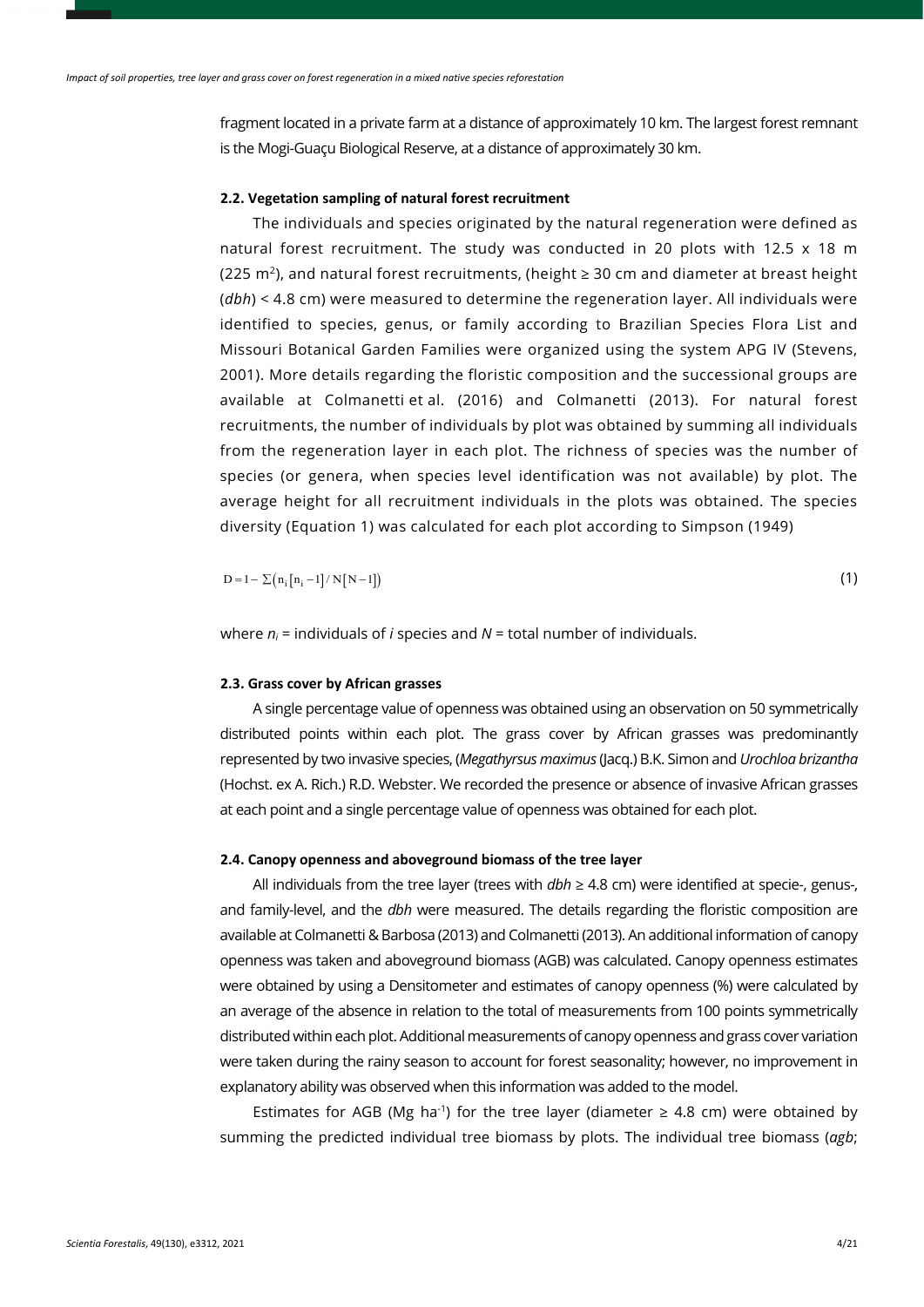Equation 2) was predicted using the model proposed by Sotomayor (2013) fitted for a similar forest type also located in southern Brazil.

 $\text{agb} = 0.0714474 \text{ dbh}^{(2.5501742)}$  (2)

where *dbh* is diameter at breast height.

### **2.5. Soil sampling and analysis**

All soil samples were collected at three depths: 0-10, 0-20, and 20-40 cm. For the chemical analysis, samples were taken using a Dutch Auger and were composed by collecting ten subsamples systematically distributed within the plots (12.5 x 18 m). The samples were analyzed according to Camargo et al. (1986) for organic matter (OM), potassium dichromate, P (resin), H + Al (Solution SMP), K, Ca, and Mg (resin). We calculated sum of bases (SB) using the sum of K, Ca, and Mg, cation exchange capacity (CEC) from the sum of  $H + AI$  and SB, and saturation by bases (V%) as the percent of SB in CEC.

For physical analysis, samples were taken by using a steel cylinder (100 cm<sup>3</sup>). Soil cores were analyzed following Teixeira et al. (2017), for granule measures (sand, silt, and clay, determined by the pipette method), soil bulk density (BD; determined by the steel cylinder method); field capacity (FC; pressure plate apparatus, 330 hPa), and permanent wilting point (PWP; pressure plate apparatus, 15,000 hPa). Water availability (WA,  $g g^{-1}$ %) was calculated as the difference between FC and PWP.

### **2.6. Data analysis**

We performed mixed-effect linear models for the number of individuals, average height, species diversity, and richness of species from the tree regenerating layer. We used potential covariates from soil (P, OM, V%, CEC, BD; WA, and clay content), the grass cover by invasive African grasses, canopy openness (CO), and AGB. Sample depth was tested as a potential factor, but there was no improvement in explanatory ability when it was added to the model. To select potential covariates, we performed a Pearson correlation for tree regenerating variables and all independent covariates (Appendix 1). The additional information of the grass cover by African species and canopy cover from the rainy season did not improve model explanatory; therefore, only information from the dry season was used. The best models were chosen by Akaike Information Criteria (AIC) and graphical analysis of residuals. Model fitting was confirmed by  $R<sup>2</sup>$ -marginal (fixed effects) and  $R^2$ -conditional (fixed effects plus the random) using the package MuMIn in R (R Core Team, 2018).

A multilevel random effect nesting the plot groups within soil type (Oxisol and Ultisol) was used as a potential multilevel group, but no improvement was observed. Correlograms of the residuals were used to check autocorrelation between the plots. All analyses were performed in R (R Core Team, 2018).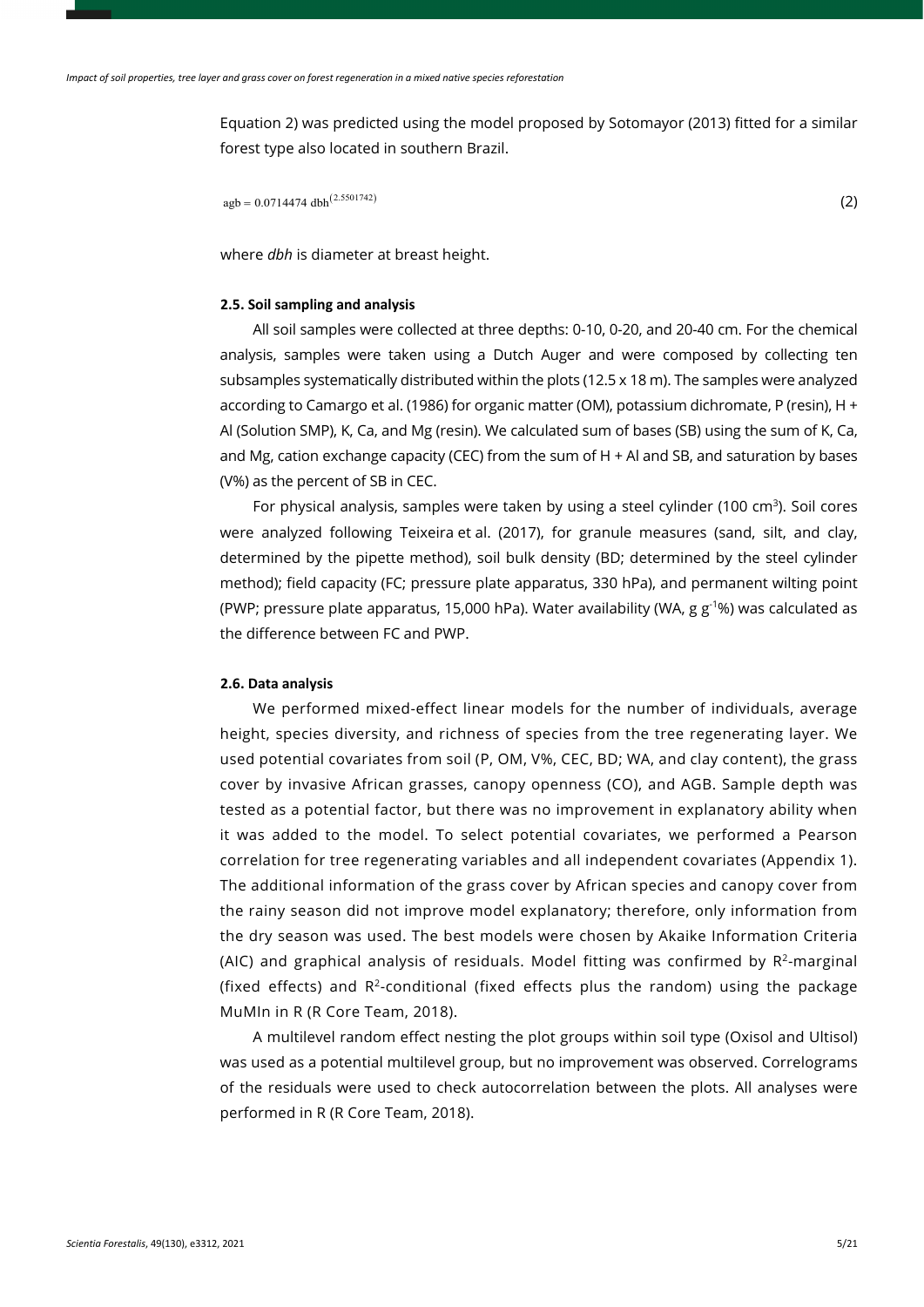### **3. RESULTS AND DISCUSSION**

#### **3.1. Summary of the tree regenerating vegetation and covariates**

A high variation for average height, number of individuals, species richness, and species diversity of the regenerating tree layer was observed (Table 1). For covariates, a high variation was also observed for the AGB, canopy openness, and grass cover by invasive African species. Some large individuals (*dbh* > 25 cm) from fast-growing species such as *Schizolobium parahyba* (Vell.) Blake, *Cedrela odorata* L., *Guazuma ulmifolia* Lam., *Cytharexyllum myrianthum* Cham played an important role on tree AGB at tree layer (Appendix 2). Overall, 62 tree species were identified in the natural forest recruitments, and an average of 13 species per plot was observed (Appendix 3). Grass cover was predominated by two exotic and invasive African species, *Megathyrsus maximus* and *Urochloa brizantha* (Table 1).

**Table 1.** Summary of the tree regeneration layer, grass cover, and tree layer of reforestation at the Private Natural Heritage Reserve São Marcelo Forest Park, Mogi-Guaçu, São Paulo State, Brazil.

| <b>Variable</b>                            | Mean (sd)         | Range         |  |  |  |
|--------------------------------------------|-------------------|---------------|--|--|--|
| Average height (m)                         | $0.74 \pm 0.28$   | $0.11 - 1.34$ |  |  |  |
| Number of individuals                      | $179.6 \pm 155.8$ | $23 - 584$    |  |  |  |
| Richness of species                        | $12.7 \pm 4.47$   | $6 - 18$      |  |  |  |
| Species diversity                          | $0.32 \pm 0.14$   | $0.16 - 0.63$ |  |  |  |
| Canopy openness (%)                        | $30.8 \pm 7.6$    | $15 - 45$     |  |  |  |
| Aboveground biomass (Mg ha <sup>-1</sup> ) | 38.9 (18.5)       | $18.1 - 91.9$ |  |  |  |
| Grass cover (%)                            | $44.7 \pm 31.1$   | $0 - 94$      |  |  |  |

A high variation was observed for soil variables (Table 2). Phosphorus resin (P), organic matter (OM), and base saturation (V %) increased according to the depth (Figure 1). We observed a difference in OM, CEC, BD, and WA between Oxisol and Ultisol.

**Table 2.** Summary of soil covariates at the Private Natural Heritage Reserve São Marcelo Forest Park, Mogi-Guaçu, São Paulo State, Brazil.

| <b>Soil Covariates</b>                      | Mean (sd)       | Range         |
|---------------------------------------------|-----------------|---------------|
| Phosphorus resin (mg dm $^{-3}$ )           | $4.2 \pm 3.2$   | $1 - 18$      |
| Organic matter (g $dm^{-3}$ )               | $26.7 + 6.4$    | 14 - 41       |
| Cation exchange capacity (mmol $dm^{-3}$ )  | $70.8 \pm 14.6$ | 39.4 - 126.8  |
| Base saturation (%)                         | $47.4 \pm 24.5$ | $7.3 - 87.7$  |
| Bulk density (Mg $\text{m}$ <sup>-3</sup> ) | $1.4 \pm 0.1$   | $1.0 - 1.7$   |
| Water availability ( $g g^{-1}$ , %)        | $6.5 \pm 2.4$   | $0.6 - 12.94$ |
| Clay content (%)                            | $44.5 \pm 10.3$ | 18 - 74       |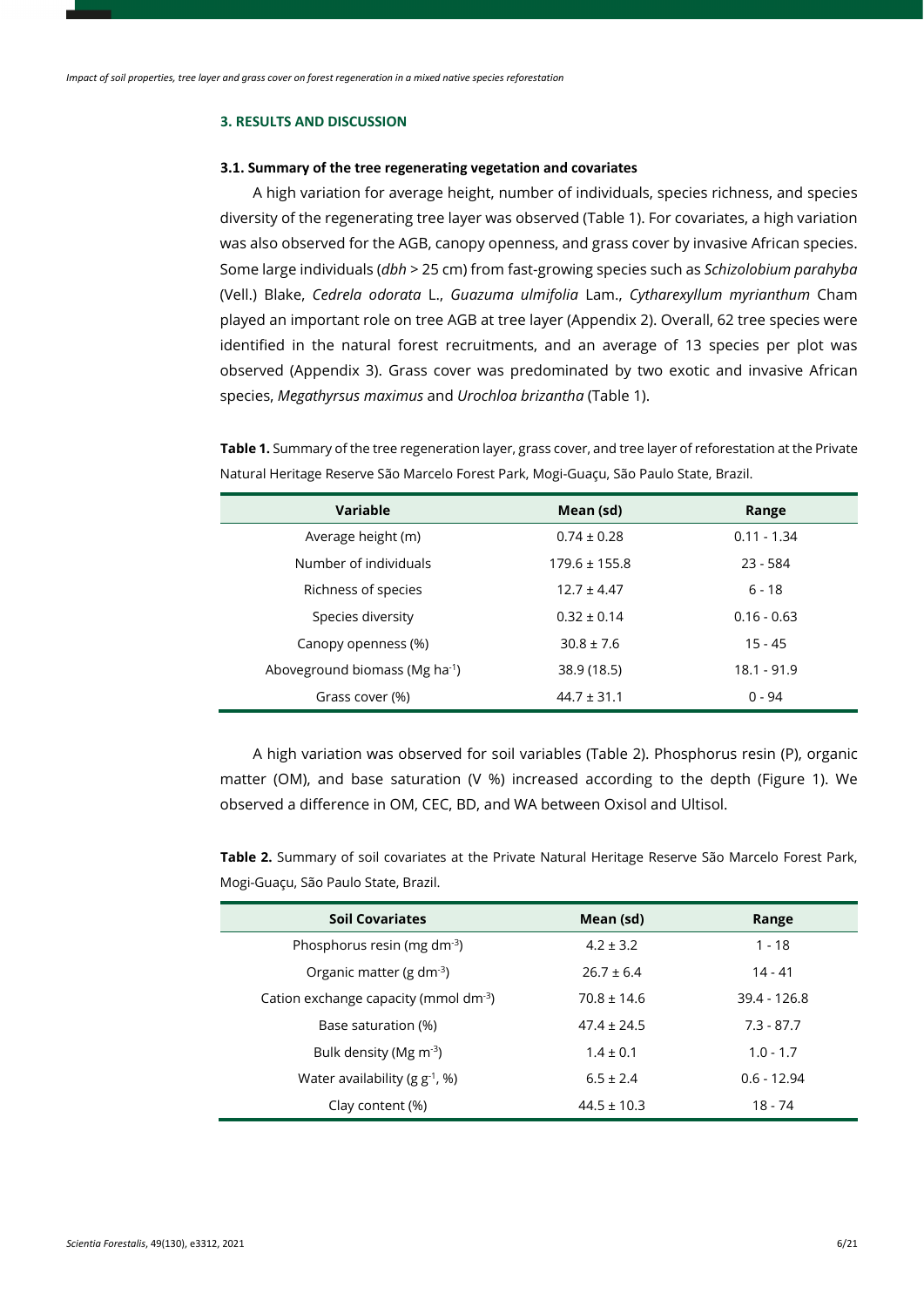

**Figure 1.** Chemical and physical soil variables for three depths (0-10, 0-20 and 20-40 cm) and two soil types (Oxisol and Ultisol) in the Private Natural Heritage Reserve São Marcelo Forest Park, Mogi-Guaçu, São Paulo State, Brazil. Different letters indicate statistical differences at 95% level of confidence varying the depth. \* Statistical differences at 95% level of confidence varying the soil type. (A) P at three depths in two soil types; (B) Organic Matter at three depths in two soil types; (C) V % at three depths in two soil types; (D) Cation Exchange Capacity at three depths in two soil types; (E) Bulk Density at three depths in two soil types; (F) Water availability (g g<sup>-1</sup>, %) at three depths in two soil types; (G) Clay content (%) at three depths in two soil types.

### **3.2. The impact of chemical and physical soil properties on the tree regeneration layer**

The models for the number of individuals, species richness, and regenerates height had higher R-squared than species diversity (Table 3). In general, soil covariates (CEC and WA) had a positive correlation to tree regenerating vegetation except clay content for average height,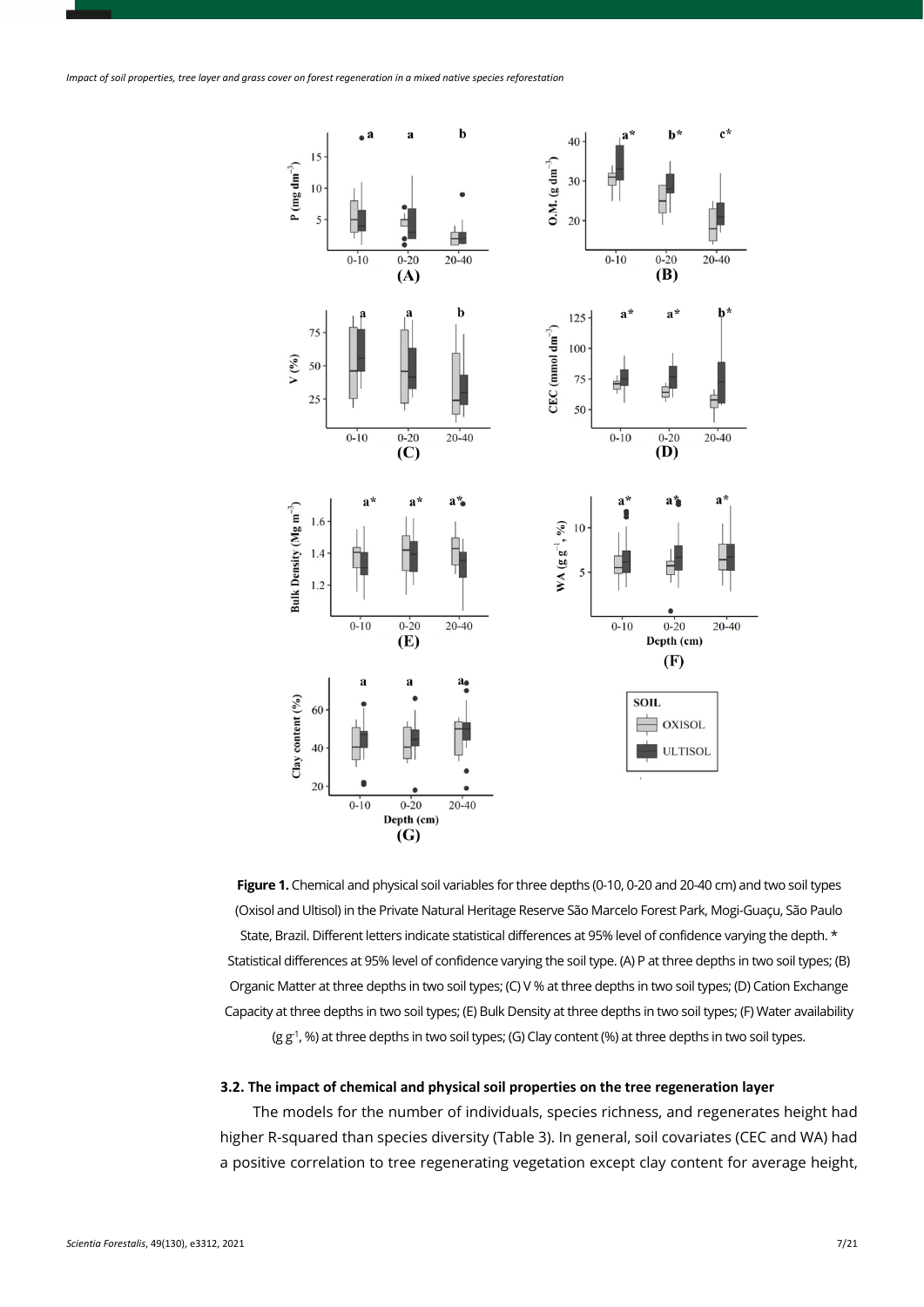showing that soil did not impose any restriction to natural forest recruitment. We did not observe any explanatory improvement on model performance by adding soil type and depth.

**Table 3.** Models for average height, number of individuals, species richness, and species diversity of the tree regeneration in the Private Natural Heritage Reserve São Marcelo Forest Park, Mogi-Guaçu, São Paulo State, Brazil. \*\* Statistical significance at 95% level of confidence.

| Average Height (m)                         |                               |             |                   |                          |  |  |  |  |  |  |  |
|--------------------------------------------|-------------------------------|-------------|-------------------|--------------------------|--|--|--|--|--|--|--|
|                                            | <b>Estimates</b><br>Pr(>  t ) |             | <b>R-marginal</b> | <b>R-conditional</b>     |  |  |  |  |  |  |  |
| Intercept                                  | 2.023                         | $< 0.001**$ |                   |                          |  |  |  |  |  |  |  |
| Clay content (%)                           | $-0.016$                      | $< 0.001**$ |                   |                          |  |  |  |  |  |  |  |
| Canopy Openness (%)                        | $-0.025$                      | $< 0.001**$ | 0.74              | 0.93                     |  |  |  |  |  |  |  |
| Aboveground biomass (Mg ha <sup>-1</sup> ) | 0.004                         | $< 0.001**$ |                   |                          |  |  |  |  |  |  |  |
|                                            | <b>Numbers of Individuals</b> |             |                   |                          |  |  |  |  |  |  |  |
|                                            | <b>Estimates</b>              | Pr(>  t )   |                   | R-marginal R-conditional |  |  |  |  |  |  |  |
| Intercept                                  | 158.1                         | $< 0.05*$   |                   |                          |  |  |  |  |  |  |  |
| <b>CEC</b>                                 | 0.53                          | 0.059       | 0.08              |                          |  |  |  |  |  |  |  |
| <b>WA</b>                                  | 4.88                          | $< 0.05*$   |                   | 0.99                     |  |  |  |  |  |  |  |
| Grasses Cover (%)                          | $-0.90$                       | $< 0.001**$ |                   |                          |  |  |  |  |  |  |  |
| <b>Richness of Species</b>                 |                               |             |                   |                          |  |  |  |  |  |  |  |
|                                            | <b>Estimates</b>              | Pr(>  t )   | <b>R-marginal</b> | <b>R-conditional</b>     |  |  |  |  |  |  |  |
| Intercept                                  | 13.69                         | $< 0.001**$ |                   |                          |  |  |  |  |  |  |  |
| Grasses Cover (%)                          | $-0.1$                        | $< 0.001**$ | 0.65              | 0.99                     |  |  |  |  |  |  |  |
| Aboveground biomass (Mg ha <sup>-1</sup> ) | $-0.1$                        | $< 0.001**$ |                   |                          |  |  |  |  |  |  |  |
|                                            | <b>Diversity of Simpson</b>   |             |                   |                          |  |  |  |  |  |  |  |
|                                            | <b>Estimates</b>              | Pr(>  t )   | <b>R-marginal</b> | <b>R-conditional</b>     |  |  |  |  |  |  |  |
| Intercept                                  | 0.27                          | $< 0.001**$ |                   |                          |  |  |  |  |  |  |  |
| Grasses Cover (%)                          | 0.001                         | 0.797       | 0.005             | 0.005                    |  |  |  |  |  |  |  |

Soil covariates did not impose limitations to natural tree regenerating vegetation, but some physical and chemical soil conditions positively influenced the forest tree recruitment. The effect of soil properties on survival and development of plants has been well-established in reforestation (van Breugel et al., 2011; Sobanski & Marques, 2014). Clay particles are the main source of reactive processes in soil; are an important nutrient supply and water retention (Letey, 1985). However, our results suggest a negative correlation of clay content to plant height.

Water availability (WA) indicates the available soil water content for the plants without restriction of soil retention energy, i.e. the water that plant roots can remove from the soil porous system (Letey, 1985; Da Silva et al., 1994; Asgarzadeh et al., 2010). The reduced water availability implies in a lower number of individuals (Ferreira-Júnior et al., 2007), and lower vegetative biomass (Botrel et al., 2002; Dalanesi et al., 2004). Our result of a positive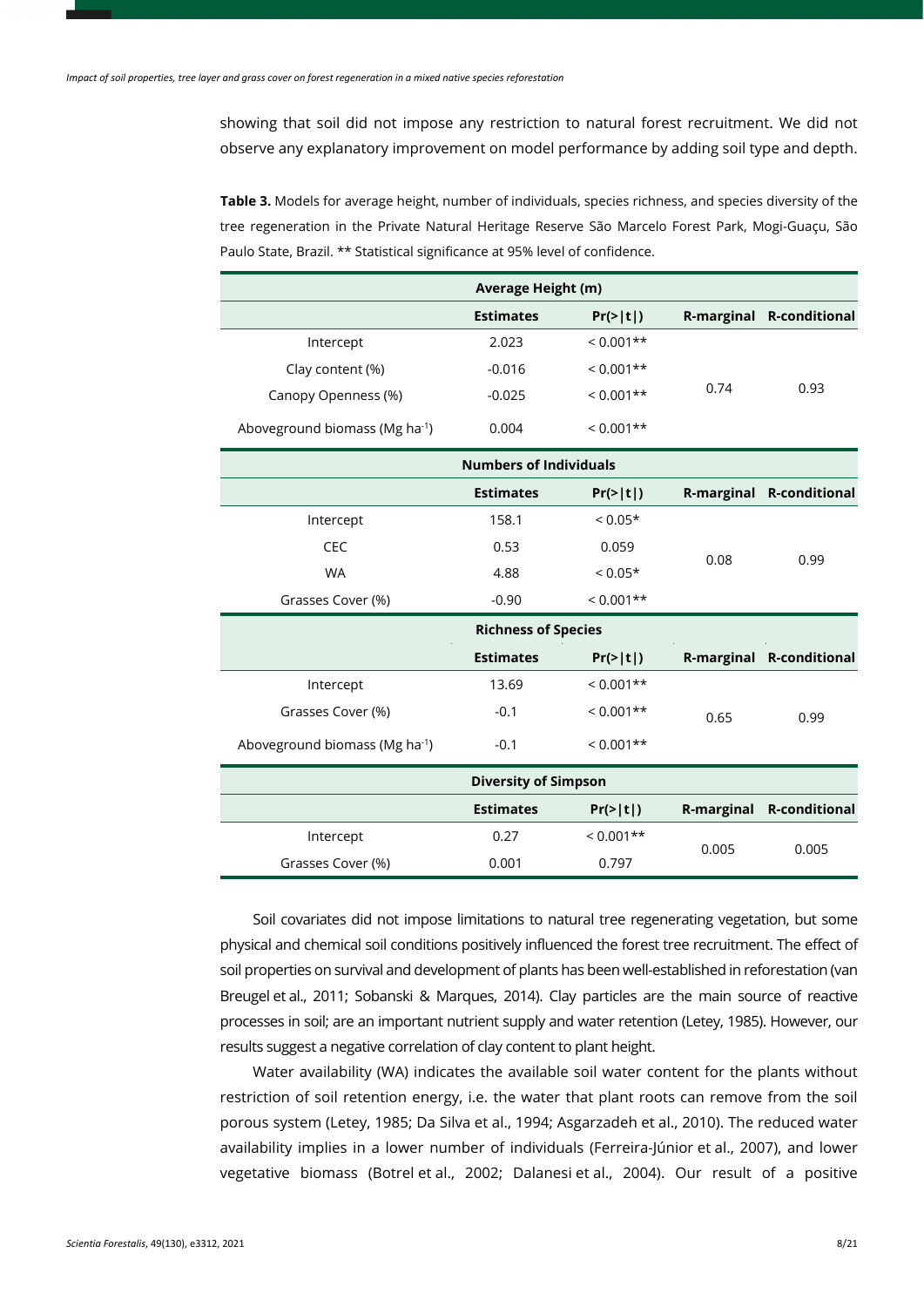correlation of WA with the number of individuals also highlights the importance of that covariate, corroborating previous studies (Asgarzadeh et al., 2010).

Cation exchange capacity (CEC) had a positive correlation with the number of individuals. CEC is the amount of the cation exchange capacity, which integrates important cations for plants (Ca, K, Mg). An increase of CEC leads to an increase in the availability of nutrients for plants in the soil (although the availability of these nutrients for the plants is dependent on soil acidity, i.e. pH) (Saidi, 2012), which are essential elements for plant growth. A positive impact on the number of individuals was observed at SMFP.

The variation in soil fertility affects species distribution in a plant community (Parrotta et al., 1997; Clark et al., 1999; Oliveira-Filho et al., 2001; Frizano et al., 2003; Ferreira-Júnior et al., 2007; van Breugel et al., 2011). During reforestation, this variation can change the forest structure patterns (van Breugel et al., 2011). Some studies suggest that the deficiency of potassium (K+ ) and phosphorus (P) are limiting to the growth of mature forests (Tripler et al., 2006; Laclau et al., 2008; Wright et al., 2011) while abundant K+ has a positive correlation to aboveground growth (Tripler et al., 2006). In our study, soil K<sup>+</sup> is implicit in CEC, and we observed a positive relationship with the number of individuals, corroborating previous research. We emphasize that we avoided using variables solely such as K, to avoid multicollinearity issues.

The soil class did not affect the regeneration layer. It is well known that the physical, chemical, and biological characteristics of the soil vary according to soil classes. However, adding this level of information did not improve the model's performance. We believe that only two classes, as carried out in this study, were not sufficient to verify any effect on the regeneration layer, and multiple classes of soils should be considered in future studies to better clarify this potential relationship most effectively.

# **3.3. The impact of the invasive African grasses interference on the forest regeneration**

The grass cover by invasive African species had a negative correlation on the number of individuals, species richness, and regenerate's height (Table 3). The African grasses were initially introduced in Brazil as forage material for cattle (Zenni & Ziller, 2011); however, some species dispersed from the original location of introduction becoming invasive species (Moro et al., 2012). The presence of those species in native areas and reforestation projects is widely reported (Flory & Clay, 2010; Meli & Dirzo, 2013; Damasceno et al., 2018). The interference imposed by invasive African grasses on tree regeneration has been a problem (D'Antonio & Vitousek, 1992; D'Antonio et al., 1998; Sharma & Raghubanshi, 2010). In a Brazilian natural savanna, all native functional groups of the natural regeneration were reduced as a consequence of two invasive African grasses, *Urochloa brizantha* and *Melinis minutiflora* (Damasceno et al., 2018).

Damasceno et al. (2018) observed a negative impact of invasive African grasses on natural regeneration in the dry season, corroborating our results. Holl (1999) observed significantly higher seed germination in a pasture with grasses than pasture cleared of grasses during the dry season; however the differences were mostly evident in the rainy season. We observed that when we used the additional information of canopy openness and grass cover from the rainy season, the models had the poorest performance.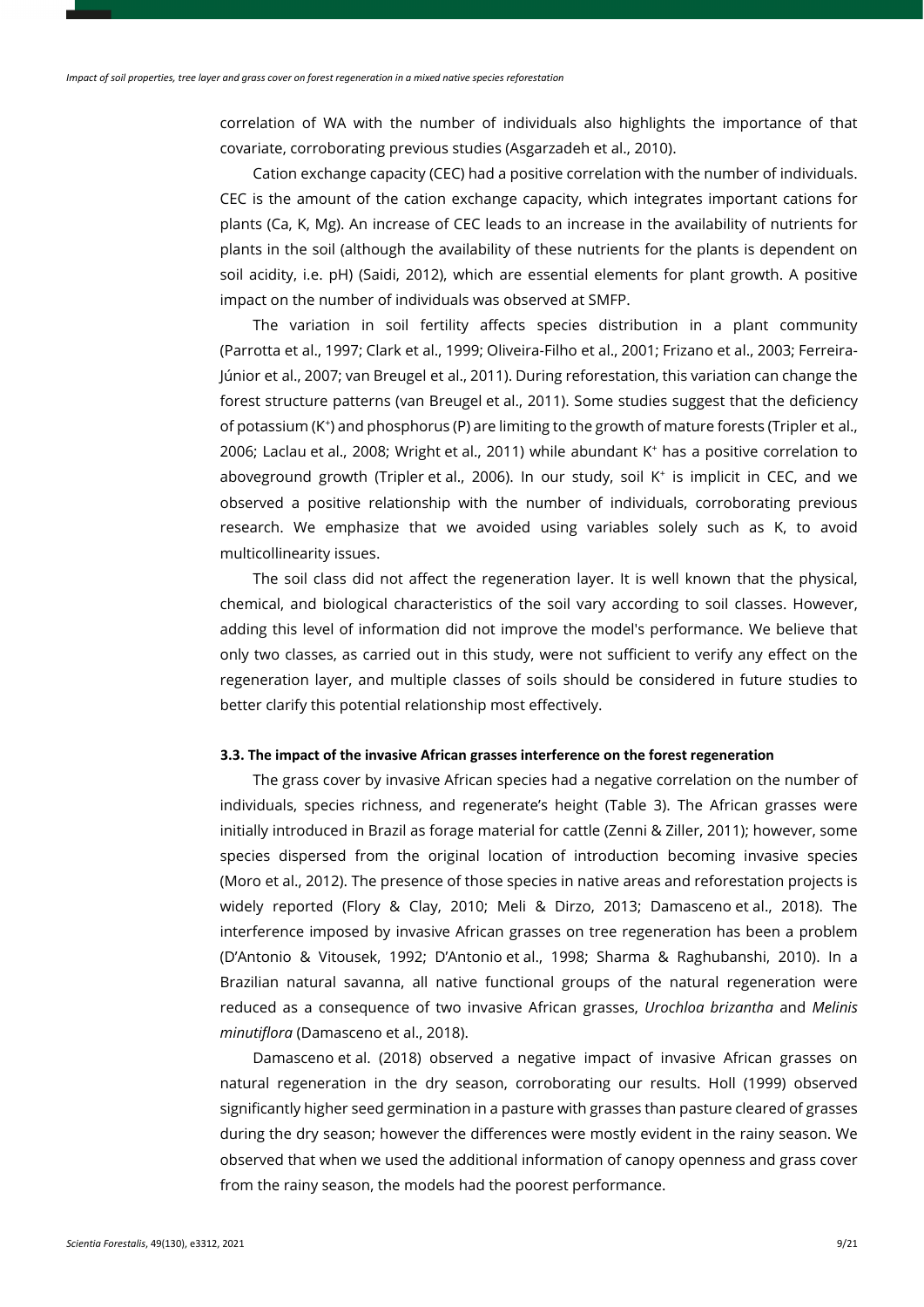Contrastingly, Meli & Dirzo (2013) did not observe any interference by invasive grasses on native seedlings. However, Meli & Dirzo (2013) examined saplings instead of regenerating trees. As such, we expect a well-developed root system with a higher water capacity and nutrients assimilation for saplings (Flory & Clay, 2010; Meli & Dirzo, 2013), differently from this study, where the plants were all germinated by seeds dispersed from local and nearby trees. During natural regeneration, plants have been exposed to barriers to germination, growth, and survival due to the presence of invasive African grasses. Consequently, the numbers of individuals and species richness were both negatively affected by a layer of biomass promoted by the invasive African grasses, which imposed barriers to the development of plant growth.

In the Neotropical Savanna, the exotic grasses have imposed a limitation on the seedling survival and growth of the native species and the seedlings survival was negatively correlated with the biomass of the grasses, as a consequence of the competition for light (Hoffmann & Haridasan, 2008). Although the biomass on the ground may keep the humidity and reduce the temperature of soil top layers, which is important to the seed germination, it does not seem that it is an important factor to facilitate the growth and survival of native seedlings.

#### **3.4. The impact of the tree vegetation layer on the forest regeneration**

While soil properties and grass cover have been demonstrated to be important for forest recruitment, establishment and growth; light is also likely important for forest regeneration. The availability of light inside the lower canopy of the forest leads to an alteration on both structure and diversity dynamics of the forest regeneration layer and is a phenomenon often associated with the formation of gaps in mature and secondary forests. Forest gaps have been extensively reported in tropical forests where gap formation is usually due to tree falls (Denslow, 1987; de Lima & de Moura, 2008; Sapkota & Odén, 2009).

Particularly in SMFP, an earlier study by Colmanetti & Barbosa (2013) nine years after planting observed that most of the species planted during reforestation were present in the tree layer, suggesting that gaps may be not solely associated with tree mortality, but also with the low age of reforestation. Most of the species composition in the tree layer were originally used during the reforestation of the park; therefore, Colmanetti & Barbosa (2013) speculated that canopy openness could be more related to failures in the planting than to fallen trees. Although the replanting was done at SMFP, we speculate that tree mortality could have happened in the first years after planting and replanting.

Although the present study did not focus on structural characterization and dynamics of the tree layer, we emphasize that the tree layer plays a strong influence on the regeneration layer, and is essential to regulate the entrance of light into the lower canopy. Deciduous species in the tree layer were an important factor for tree regeneration layer establishment. These deciduous species drop their leaves in the dry season forming virtual gaps leading to changes in brightness throughout the year (Gandolfi et al., 2007). The effective interference of the canopy dynamism (opening and subsequent filling of canopy gaps) throughout the year on the regeneration layer (Guariguata & Ostertag, 2001) could not be corroborated by our results. Canopy openness was not a strong explanatory variable for the regeneration layer in the rainy season, but had some explanatory importance from the dry season in the models. Efforts using multiple measurements throughout the year are necessary for a better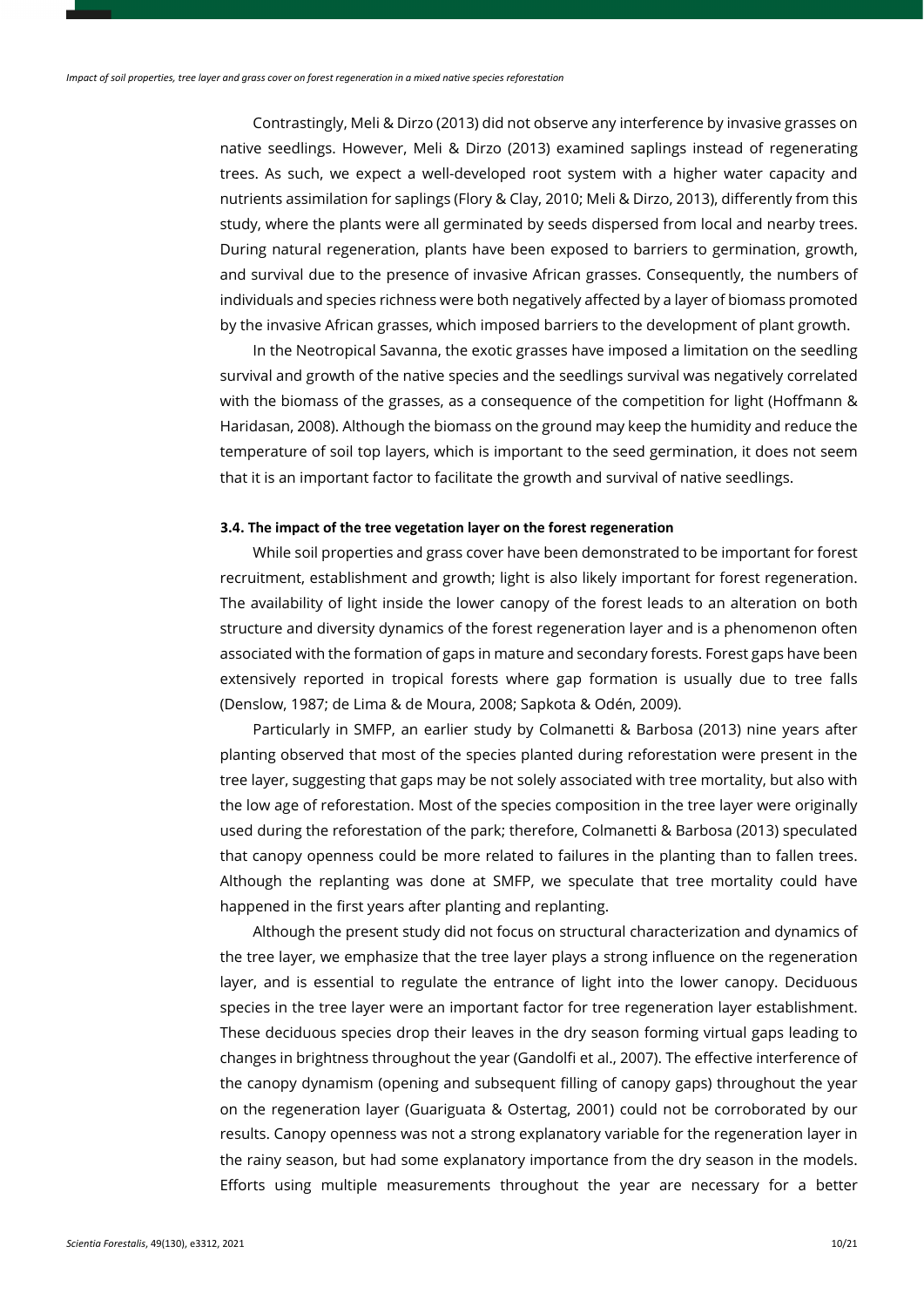understanding of the real role on the canopy openness variability on the regenerating layer, and its interaction with soil and grass cover.

### **4. CONCLUSIONS**

Soil properties did not impose any restriction to the natural forest recruitment or growth, except by clay content. In contrast, the grass cover by invasive African species imposed a strong negative pressure on the number of individuals. Since it is expected that seedlings will grow and become the tree layer over the time, the negative interference imposed by the grass cover on species richness, diversity, and number of individuals may alter the composition of the tree layer in the future. The results we observed are still preliminary, since the reforestation was only 10 years old, and further studies based on older stages are required to verify how the vegetation changes over time.

### **REFERENCES**

- Alvares, C. A., Stape, J. L., Sentelhas, P. C., de Moraes Gonçalves, J. L., & Sparovek, G. (2013). Köppen's climate classification map for Brazil. *Meteorologische Zeitschrift (Berlin)*, *22*(6), 711-728. [http://dx.doi.org/10.1127/0941-2948/2013/0507.](https://doi.org/10.1127/0941-2948/2013/0507)
- Asgarzadeh, H., Mosaddeghi, M. R., Mahboubi, A. A., Nosrati, A., & Dexter, A. R. (2010). Integral energy of conventional available water, least limiting water range and integral water capacity for better characterization of water availability and soil physical quality. *Geoderma*, *166*(1), 34-42. [http://dx.doi.org/10.1016/j.geoderma.2011.06.009.](https://doi.org/10.1016/j.geoderma.2011.06.009)
- Botrel, R. T., Oliveira Filho, A. T., Rodrigues, L. A., & Curi, N. (2002). Influência do solo e topografia sobre as variações da composição florística e estrutura da comunidade arbóreo-arbustiva de uma floresta estacional semidecidual em Ingaí, MG. *Revista Brasileira de Botanica. Brazilian Journal of Botany*, *25*(2), 195-213[. http://dx.doi.org/10.1590/S0100-84042002000200008.](https://doi.org/10.1590/S0100-84042002000200008)
- van Breugel, M., Hall, J. S., Cravena, D. J., Gregoire, T.G., Park, A., Dent, D. H., Wishnie, M. H., Mariscal, E., Deago, J., Ibarra, D., Cedeño, N., & Ashton, M. S. (2011). Early growth and survival of 49 tropical tree species across sites differing in soil fertility and rainfall in Panama. *Forest Ecology and Management*, *261*(10), 1580-1589. https://doi.org/10.1016/j.foreco.2010.08.019.
- Camargo, O. A., Moniz, A.C., Jorge, J.A., & Valadares, J.M.A.S. (1986). *Métodos de análise química, mineralógica e física de solos do Instituto Agronômico de Campinas*. Campinas: Instituto Agronômico.
- Chazdon, R. L., Finegan, B., Capers, R. S., Salgado-Negret, B., Casanoves, F., Boukili, V., & Norden, N. (2010). Composition and dynamics of functional groups of trees during tropical forest succession in northeastern Costa Rica. *Biotropica*, *42*(1), 31-40[. http://dx.doi.org/10.1111/j.1744-](https://doi.org/10.1111/j.1744-7429.2009.00566.x) [7429.2009.00566.x.](https://doi.org/10.1111/j.1744-7429.2009.00566.x)
- Clark, D. B., Palmer, M. W., & Clark, D. A. (1999). Edaphic Factors and the Landscape-Scale Distributions of Tropical Rain Forest Trees. *Ecology*, *80*(8), 2662-2675. http://dx.doi.org/10.2307/177248.
- Colmanetti, M. A. A. (2013). *Estrutura da vegetação e características edáficas de um reflorestamento com espécies nativas.* (Dissertação de mestrado). Instituto de Botânica, São Paulo.
- Colmanetti, M. A. A., Barbosa, L. M., Shirasuna, R. T., & Couto, H. T. Z. (2016). Phytosociology and structural characterization of woody regeneration from a reforestation with native species in Southeastern Brazil. *Revista Árvore*, *40*(2), 209-218[. http://dx.doi.org/10.1590/0100-](https://doi.org/10.1590/0100-67622016000200003) [67622016000200003.](https://doi.org/10.1590/0100-67622016000200003)
- Colmanetti, M. A. A., & Barbosa, L. M. (2013). Fitossociologia e estrutura do estrato arbóreo de um reflorestamento com espécies nativas em Mogi-Guaçu, SP, Brasil. *Hoehnea*, *40*(3), 419-435. [http://dx.doi.org/10.1590/S2236-89062013000300003.](https://doi.org/10.1590/S2236-89062013000300003)
- D'Antonio, C. M., Hughes, R. F., Mack, M., Hitchcock, D., & Vitousek, P. M. (1998). The response of native species to removal of invasive exotic grasses in a seasonally dry Hawaiian woodland. *Journal of Vegetation Science*, *9*(5), 699-712[. http://dx.doi.org/10.2307/3237288.](https://doi.org/10.2307/3237288)
- D'Antonio, C. M., & Vitousek, P. M. (1992). Biological invasions by exotic grasses, the grass/fire cycle, and global change. *Annual Review of Ecology and Systematics*, *23*(1), 63-87. [http://dx.doi.org/10.1146/annurev.es.23.110192.000431.](https://doi.org/10.1146/annurev.es.23.110192.000431)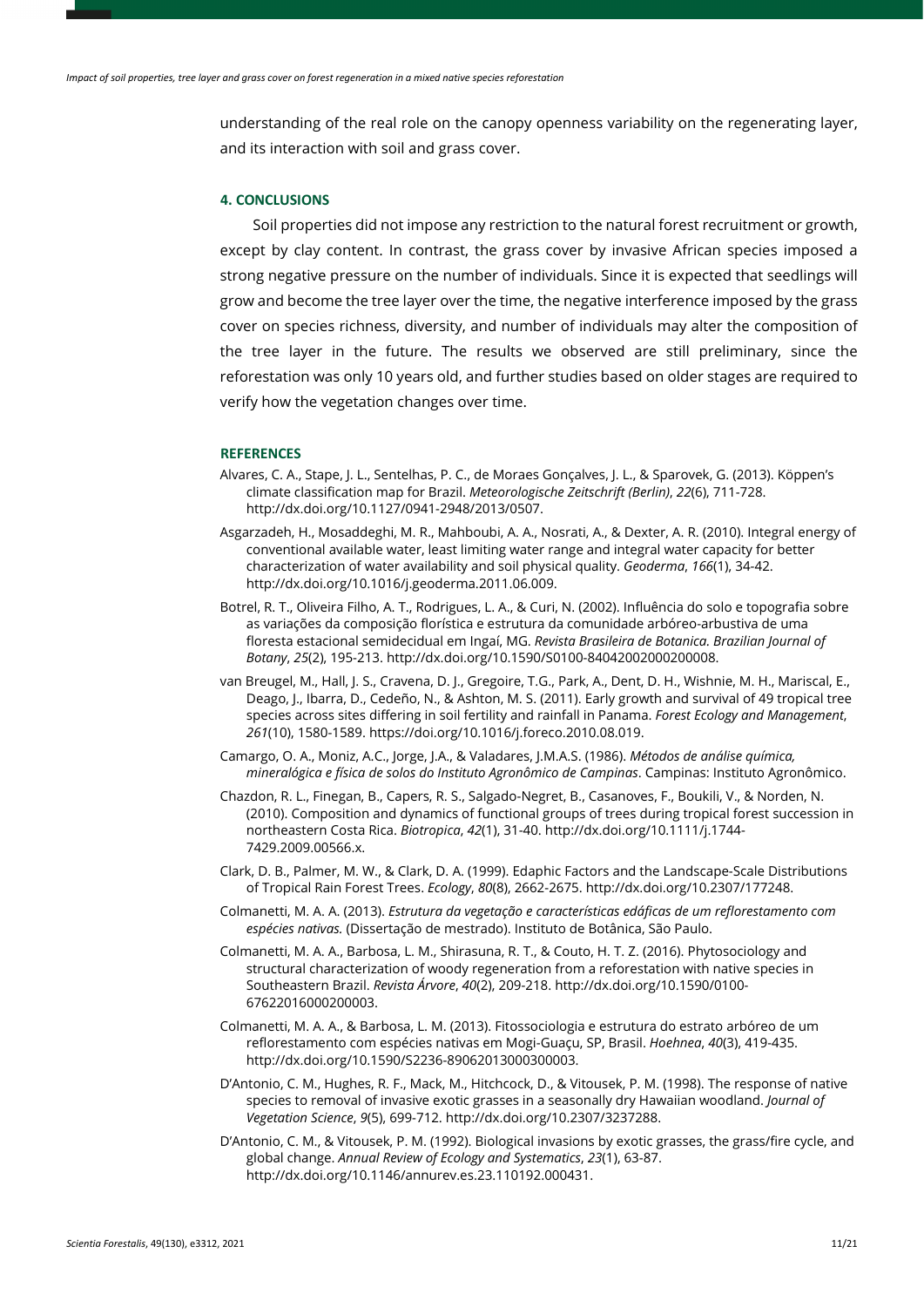- Silva, A. P., Ball, B. C., Tormena, C. A., Giarola, N. F. B., & Guimarães, R. M. L. (2014). Soil structure and greenhouse gas production differences between row and interrow positions under no-tillage. *Scientia Agrícola*, *71*(2), 157-162[. http://dx.doi.org/10.1590/S0103-90162014000200011.](https://doi.org/10.1590/S0103-90162014000200011)
- Da Silva, A. P., Kay, B. D., & Perfect, E. (1994). Characterization of the least limiting water range of soils. *Soil Science Society of America Journal*, *58*(6), 1775. [http://dx.doi.org/10.2136/sssaj1994.03615995005800060028x.](https://doi.org/10.2136/sssaj1994.03615995005800060028x)
- Dalanesi, P. E., de Oliveira-Filho, A. T., & Fontes, M. A. L. (2004). Flora e estrutura do componente arbóreo da floresta do Parque Ecológico Quedas do Rio Bonito, Lavras, MG, e correlações entre a distribuição das espécies e variáveis ambientais. *Acta Botanica Brasílica*, *18*(4), 737-757. [http://dx.doi.org/10.1590/S0102-33062004000400005.](https://doi.org/10.1590/S0102-33062004000400005)
- Damasceno, G., Souza, L., Pivello, V., Gorgone-Barbosa, E., Giroldo, P.Z., & Fidelis, A. (2018). Impact of invasive grasses on Cerrado under natural regeneration. *Biological Invasions*, *20*, 3621-3629.
- Denslow, J. S. (1987). Tropical rainforest gaps and tree species diversity. *Annual Review of Ecology and Systematics*, *18*(1), 431-451[.http://dx.doi.org/10.1146/annurev.es.18.110187.002243.](https://doi.org/10.1146/annurev.es.18.110187.002243)
- Denslow, J. S., & Guzman, G. (2000). S. Variation in stand structure, light and seedling abundance across a tropical moist forest chronosequence, Panama. *Journal of Vegetation Science*, *11*(2), 201-212. [http://dx.doi.org/10.2307/3236800.](https://doi.org/10.2307/3236800)
- Ferreira-Júnior, W. G., Silva, A. F., Schaefer, C. E. G. R., Meira Neto, J. A. A., Dias, A. S., Ignácio, M., & Medeiros, M. C. M. P (2007). Influence of soils and topographic gradients on tree species distribution in a Brazilian Atlantic tropical semideciduous forest. *Edinburgh Journal of Botany*, *64*(2), 137-157. [http://dx.doi.org/10.1017/S0960428607000832.](https://doi.org/10.1017/S0960428607000832)
- Filho, O. G.; Blanco-Canqui, H.; Da Silva, A. P. (2013). Least limiting water range of the soil seedbed for long-term tillage and cropping systems in the central Great Plains, USA. *Geoderma*, 207-208(1), 99- 110. http://dx.doi.org/10.1016/j.geoderma.2013.05.008.
- Flory, S. L., & Clay, K. (2010). Non-native grass invasion suppresses forest succession. *Oecologia*, *164*(4), 1029-1038. [PMid:20582439.](https://www.ncbi.nlm.nih.gov/entrez/query.fcgi?cmd=Retrieve&db=PubMed&list_uids=20582439&dopt=Abstract) [http://dx.doi.org/10.1007/s00442-010-1697-y.](https://doi.org/10.1007/s00442-010-1697-y)
- Frizano, J., Vann, D. R., Johnson, A. H., Johnson, C. M., Vieira, I. C. G., & Zarin, D. J. (2003). Labile Phosphorus in Soils of Forest Fallows and Primary Forest in the Bragantina Region, Brazil. *Biotropica*, *35*(1), 2-11. [http://dx.doi.org/10.1111/j.1744-7429.2003.tb00256.x.](https://doi.org/10.1111/j.1744-7429.2003.tb00256.x)
- Gandolfi, S., Joly, C. A., & Rodrigues, R. R. (2007). Permeability impermeability: canopy trees as biodiversity filters. *Scientia Agrícola*, *64*(4), 433-438. [http://dx.doi.org/10.1590/S0103-](https://doi.org/10.1590/S0103-90162007000400015) [90162007000400015.](https://doi.org/10.1590/S0103-90162007000400015)
- Guariguata, M. R., & Ostertag, R. (2001). Neotropical secondary forest succession: changes in structural and functional characteristics. *Forest Ecology and Management*, *148*(1–3), 185-206. [http://dx.doi.org/10.1016/S0378-1127\(00\)00535-1.](https://doi.org/10.1016/S0378-1127(00)00535-1)
- Hoffmann, W. A., & Haridasan, M. (2008). The invasive grass, Melinis minutiflora, inhibits tree regeneration in a Neotropical savanna. *Austral Ecology*, *33*(1), 29-36. [http://dx.doi.org/10.1111/j.1442-9993.2007.01787.x.](https://doi.org/10.1111/j.1442-9993.2007.01787.x)
- Holl, K. D. (1998). Effects of above- and below-ground competition of shrubs and grass on Calophyllum brasiliense (Camb.) seedling growth in abandoned tropical pasture. *Forest Ecology and Management*, *109*(1–3), 187-195[. http://dx.doi.org/10.1016/S0378-1127\(98\)00248-5.](https://doi.org/10.1016/S0378-1127(98)00248-5)
- Holl, K. D. (1999). Factors limiting tropical rain forest regeneration in abandoned pasture: Seed factors limiting tropical rain forest regeneration in abandoned pasture: Seed rain, seed germination, microclimate, and soil. *Biotropica*, *31*(2), 229-242[. http://dx.doi.org/10.1111/j.1744-](https://doi.org/10.1111/j.1744-7429.1999.tb00135.x) [7429.1999.tb00135.x.](https://doi.org/10.1111/j.1744-7429.1999.tb00135.x)
- Laclau, J. P., Almeida, J. C., Gonçalves, J. L., Saint-André, L., Ventura, M., Ranger, J., Moreira, R. M., & Nouvellon, Y. (2008). Influence of nitrogen and potassium fertilization on leaf lifespan and allocation of above-ground growth in Eucalyptus plantations. *Tree Physiology*, *29*(1), 111-124[.](https://www.ncbi.nlm.nih.gov/entrez/query.fcgi?cmd=Retrieve&db=PubMed&list_uids=19203937&dopt=Abstract) [PMid:19203937.](https://www.ncbi.nlm.nih.gov/entrez/query.fcgi?cmd=Retrieve&db=PubMed&list_uids=19203937&dopt=Abstract) [http://dx.doi.org/10.1093/treephys/tpn010.](https://doi.org/10.1093/treephys/tpn010)
- Leitão, F. H. M., Marques, M. C. M., & Ceccon, E. (2010). Young restored forests increase seedling recruitment in abandoned pastures in the Southern Atlantic rainforest. *Revista de Biología Tropical*, *58*(4), 1271-1282. [PMid:21246991.](https://www.ncbi.nlm.nih.gov/entrez/query.fcgi?cmd=Retrieve&db=PubMed&list_uids=21246991&dopt=Abstract)
- Letey, J. (1985). Relationship between soil physical properties and crop production. *Advances in Soil Science*, *1*, 277-294.
- de Lima, R. A. F., & de Moura, L. C. (2008). Gap disturbance regime and composition in the Atlantic Montane Rain Forest : the influence of topography. *Plant Ecology*, *197*(2), 239-253. [http://dx.doi.org/10.1007/s11258-007-9374-x.](https://doi.org/10.1007/s11258-007-9374-x)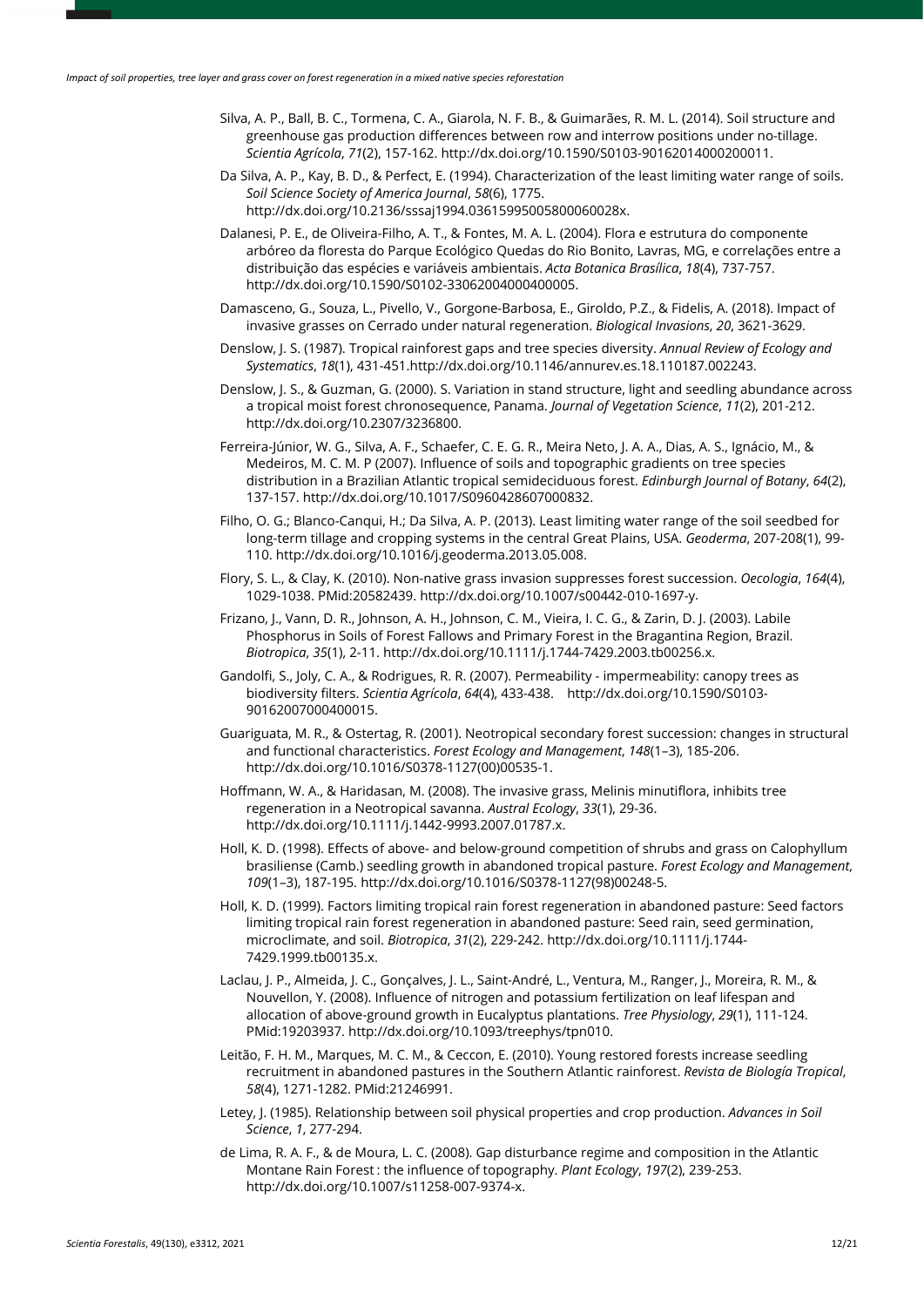- Meli, P., & Dirzo, R. (2013). Effects of grasses on sapling establishment and the role of transplanted saplings on the light environment of pastures: implications for tropical forest restoration. *Applied Vegetation Science*, *16*(2), 296-304. [http://dx.doi.org/10.1111/j.1654-109X.2012.01217.x.](https://doi.org/10.1111/j.1654-109X.2012.01217.x)
- Moro, M. F., Souza, V. C., Oliveira-Filho, A. T., Queiroz, L. P., Fraga, C. N., Rodal, M. J. N., Araújo, F. S., & Martins, F. R. (2012). Alienígenas na sala: o que fazer com espécies exóticas em trabalhos de taxonomia, florística e fitossociologia? *Acta Botanica Brasílica*, *26*(4), 991-999. [http://dx.doi.org/10.1590/S0102-33062012000400029.](https://doi.org/10.1590/S0102-33062012000400029)
- Oliveira-Filho, A. T., Curi, N., Vilela, E. A., & Carvalho, D. A. (2001). Variation in tree community composition and structure with changes in soil properties within a fragment of semideciduous forest in Southeastern Brazil. *Edinburgh Journal of Botany*, *58*(1), 139-158. [http://dx.doi.org/10.1017/S0960428601000506.](https://doi.org/10.1017/S0960428601000506)
- Parrotta, J. A., Knowles, O. H., & Wunderle Junior, J. M. (1997). Development of floristic diversity in 10 years old restoration forests on a bauxite mined site in Amazonia. *Forest Ecology and Management*, *99*(1-2), 21-42[. http://dx.doi.org/10.1016/S0378-1127\(97\)00192-8.](https://doi.org/10.1016/S0378-1127(97)00192-8)
- Pereira, L. C. S. M., Oliveira, C. C. C., & Torezan, J. M. D. (2013). Woody species regeneration in atlantic forest restoration sites depends on surrounding landscape. *Natureza & Conservação*, *11*(2), 138-144. [http://dx.doi.org/10.4322/natcon.2013.022.](https://doi.org/10.4322/natcon.2013.022)
- R Core Team. (2018). *R: A language and environment for statistical computing*. Recuperado em 20 de julho de 2010, de https://www.r-project.org/
- Rodrigues, R. R., Lima, R. A. F., Gandolfi, S., & Nave, A. G. (2009). On the restoration of high diversity forests: 30 years of experience in the Brazilian Atlantic Forest. *Biological Conservation*, 142(6), 1242- 1251. http://dx.doi.org/10.1016/j.biocon.2008.12.008
- Rodrigues, R. R., Gandolfi, S., Nave, A. G., Aronson, J., Barreto, T. E., Vidal, C. Y., & Brancalion, P. H. S. (2011). Large-scale ecological restoration of high-diversity tropical forests in SE Brazil. *Forest Ecology and Management*, *261*(10), 1605-1613[. http://dx.doi.org/10.1016/j.foreco.2010.07.005.](https://doi.org/10.1016/j.foreco.2010.07.005)
- Saidi, D. (2012). Importance and role of cation exchange capacity on the physicals properties of the Cheliff saline soils (Algeria). *Procedia Engineering*, 33(2011), 435-449,.
- Sapkota, I. P., & Odén, P. C. (2009). Gap characteristics and their effects on regeneration, dominance and early growth of woody species. *Journal of Plant Ecology*, *2*(1), 21-29. [http://dx.doi.org/10.1093/jpe/rtp004.](https://doi.org/10.1093/jpe/rtp004)
- Sharma, G. P., & Raghubanshi, A. S. (2010). How Lantana invades dry deciduous forest: A case study from Vindhyan highlands, India. *Tropical Ecology*, *51*(2, Suppl.), 305-316.
- Shono, K., Davies, S. J., & Kheng, C. Y. (2006). Regeneration of native plant species in restored forests on degraded lands in Singapore. *Forest Ecology and Management*, *237*(1–3), 574-582. [http://dx.doi.org/10.1016/j.foreco.2006.10.003.](https://doi.org/10.1016/j.foreco.2006.10.003)
- Simpson, E.H. (1949). Measurement of Diversity. *Nature*, 163(1946), 688. https://doi.org/10.1038/163688a0
- Sobanski, N., & Marques, M. C. M. (2014). Effects of soil characteristics and exotic grass cover on the forest restoration of the Atlantic Forest region. *Journal for Nature Conservation*, 22(3), 217-222. http://dx.doi.org/10.1016/j.jnc.2014.01.001.
- Soil Survey Staff, 2014. *Keys to Soil Taxonomy*. 12th ed. Washington, DC: US Department of Agriculture– Natural Resources Conservation Service.
- Sotomayor, J. F. M. (2013). *Determinação de biomassa aérea em florestas nativas num ambiente agrícola do Estado de São Paulo*. University of São Paulo.
- Stevens, P. F. (2001). *Angiosperm Phylogeny Website*. Recuperado em 20 de julho de 2011, de http://www.mobot.org/MOBOT/research/APweb/
- Tripler, C. E., Kaushal, S. S., Likens, G. E., & Walter, M. T. (2006). Patterns in potassium dynamics in forest ecosystems. *Ecology Letters*, *9*(4), 451-466. [PMid:16623731.](https://www.ncbi.nlm.nih.gov/entrez/query.fcgi?cmd=Retrieve&db=PubMed&list_uids=16623731&dopt=Abstract) [http://dx.doi.org/10.1111/j.1461-](https://doi.org/10.1111/j.1461-0248.2006.00891.x) [0248.2006.00891.x.](https://doi.org/10.1111/j.1461-0248.2006.00891.x)
- Teixeira, P. C., Donagemma, G. K., Fontana., A., Teixeira, W. G. (2017). *Manual de Métodos de Análise de Solo* (573 p.). Brasília: Embrapa.
- Wright, S. J., Yavitt, J. B., Wurzburger, N., Turner, B. L., Tanner, E. V., Sayer, E. J., Santiago, L. S., Kaspari, M., Hedin, L. O., Harms, K. E., Garcia, M. N., & Corre, M. D. (2011). Potassium, phosphorus, or nitrogen limit root allocation, tree growth, or litter production in a lowland tropical forest. *Ecology*, *92*(8), 1616-1625. [PMid:21905428.](https://www.ncbi.nlm.nih.gov/entrez/query.fcgi?cmd=Retrieve&db=PubMed&list_uids=21905428&dopt=Abstract) [http://dx.doi.org/10.1890/10-1558.1.](https://doi.org/10.1890/10-1558.1)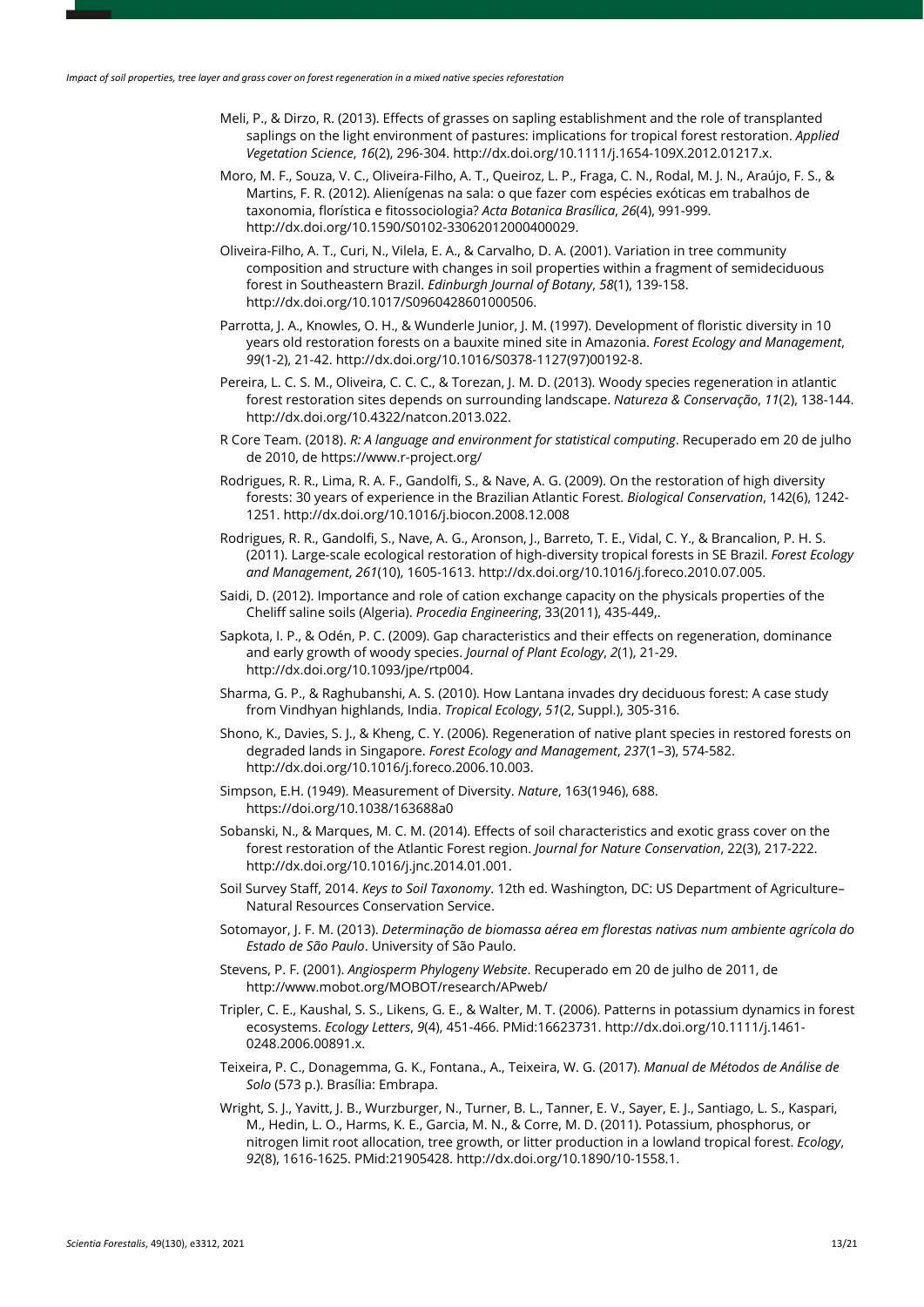Zenni, R. D., & Ziller, S. R. (2011). An overview of invasive plants in Brazil. *Revista Brasileira de Botanica. Brazilian Journal of Botany*, *34*(3), 431-446[. http://dx.doi.org/10.1590/S0100-84042011000300016.](https://doi.org/10.1590/S0100-84042011000300016)

**Authors' contributions**: MAAC: Conceptualization, Formal Analysis, Writing – original draft, Writing – review & editing; LMB: Conceptualization, Project administration, Supervision; HTZC: Formal Analysis, Methodology; JCC: Methodology, Writing – review & editing; RTS: Validation; PRTO: Validation; RPL: Methodology, Writing – review & editing; MMD: Funding acquisition, Project administration, Resources.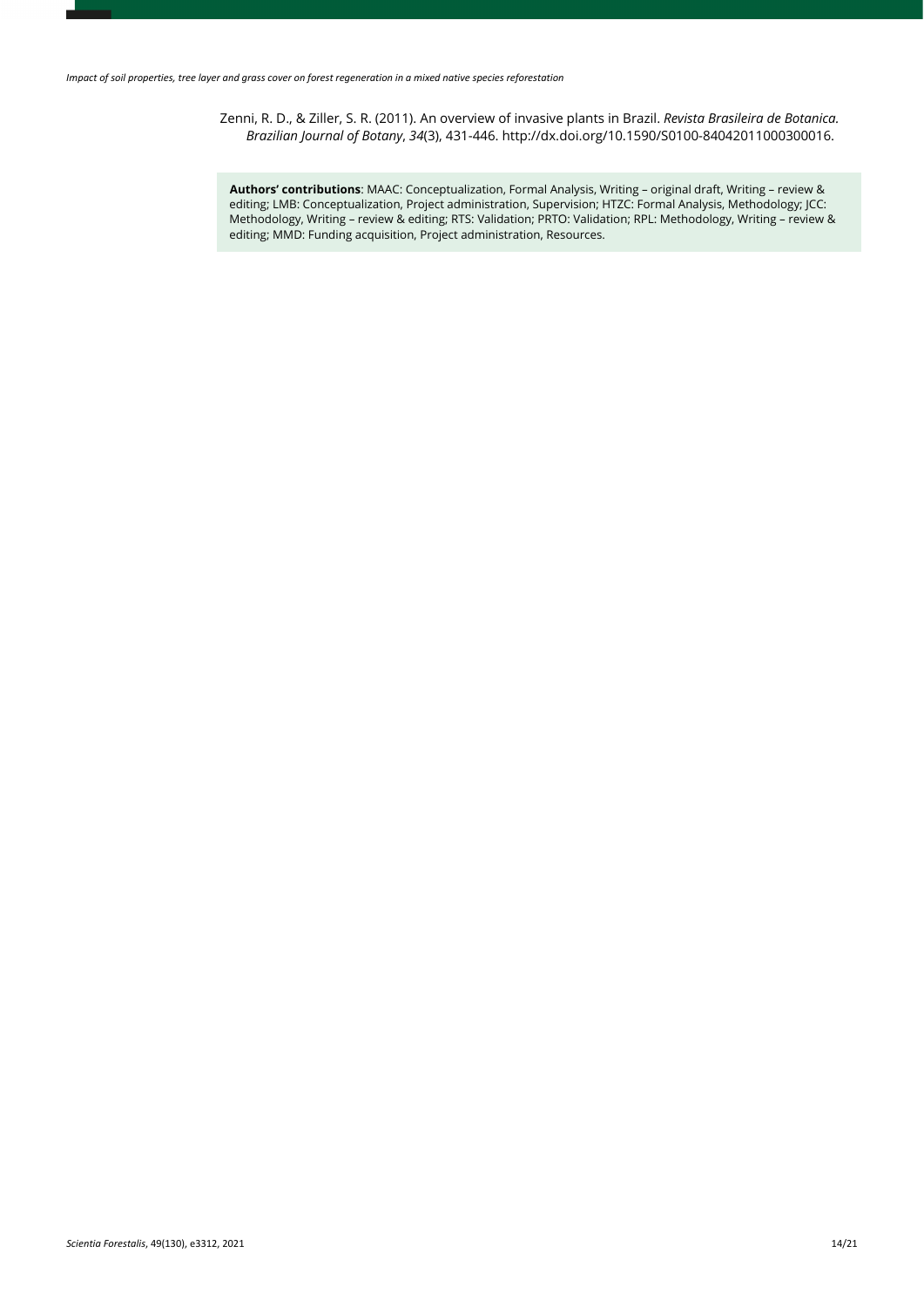# **APPENDIX 1**

Pearson correlation for variables and covariates. P – phosphorus, O.M. – organic matter, CEC - cation exchange capacity, FC-PWP - water availability, V – base saturation. Bold numbers are statistically significant at 95% level of confidence.

|                                | Average height (m) | Number of Trees | <b>Richness of Species</b> | Diversit of species           | P (mg dm <sup>-3</sup> ) | $O.M. (g dm-3)$ | CEC (mmol dm <sup>-3</sup> ) | V (%)        | Bulk Density (mgm <sup>-3</sup> ) | FC-PWP  | Clay content (%) | Canopy Openess (%) | Grass cover (%) | Aboveground biomass (Mg ha <sup>-1</sup> ) |
|--------------------------------|--------------------|-----------------|----------------------------|-------------------------------|--------------------------|-----------------|------------------------------|--------------|-----------------------------------|---------|------------------|--------------------|-----------------|--------------------------------------------|
| Height                         | 1                  |                 |                            |                               |                          |                 |                              |              |                                   |         |                  |                    |                 |                                            |
| N.Trees                        | $-0.16$            | 1               |                            |                               |                          |                 |                              |              |                                   |         |                  |                    |                 |                                            |
| Richness of Species            | 0.13               | 0.57            | 1                          |                               |                          |                 |                              |              |                                   |         |                  |                    |                 |                                            |
| Diversity                      | $-0.001$           |                 | $0.01 - 0.43$              | 1                             |                          |                 |                              |              |                                   |         |                  |                    |                 |                                            |
| P (mg dm $^{-3}$ )             | 0.04               |                 | $-0.08$ 0.23 $-0.15$       |                               | 1                        |                 |                              |              |                                   |         |                  |                    |                 |                                            |
| $O.M. (g dm-3)$                | 0.05               |                 | $-0.16 - 0.07 -0.18$       |                               | 0.21                     | 1               |                              |              |                                   |         |                  |                    |                 |                                            |
| CEC (mmol dm <sup>-3</sup> )   | $-0.07$            |                 | $0.54$ 0.19 $-0.17$        |                               | $-0.03$                  | 0.32            | 1                            |              |                                   |         |                  |                    |                 |                                            |
| $V(\%)$                        | $-0.27$            |                 | $-0.17 -0.22$ 0.04         |                               | 0.34                     | 0.1             | $-0.10$                      | $\mathbf{1}$ |                                   |         |                  |                    |                 |                                            |
| Bulk Density (mgm-3)           | $-0.04$            |                 | $0.28$ 0.26                | 0.15                          | 0.1                      | $-0.35$         | $-0.14$                      | 0.20         | 1                                 |         |                  |                    |                 |                                            |
| FC-PWP                         | $-0.07$            |                 |                            | $0.54$ $0.31$ $-0.10$ $-0.25$ |                          | $-0.02$         | 0.45                         | $-0.38$      | 0.1                               | 1       |                  |                    |                 |                                            |
| Clay content (%)               | $-0.20$            |                 |                            | $0.10 -0.12 -0.04 -0.38$      |                          | 0.1             | 0.36                         |              | $-0.43 -0.58$                     | 0.48    | 1                |                    |                 |                                            |
| Canopy Openess (%)             | $-0.45$            |                 | $-0.10 -0.11$ 0.26         |                               | $-0.23$                  | 0.01            | 0.15                         | $-0.08$      | $-0.19$                           | 0.08    | 0.23             | 1                  |                 |                                            |
| Grass cover (%)                | $-0.11$            |                 |                            | $-0.53 -0.74$ 0.24            | $-0.28$                  | $-0.002$        | $-0.38$ 0.26                 |              | $-0.1$                            | $-0.51$ | $-0.14$          | 0.20               | $\mathbf{1}$    |                                            |
| Aboveground                    | 0.24               | $-0.34$         | 0.21                       | 0.07                          | $-0.07$                  | 0.15            | $-0.24$                      | $-0.17$      | $-0.07$                           | $-0.10$ | 0.04             | $-0.12$            | 0.03            | 1                                          |
| biomass (Mg ha <sup>-1</sup> ) |                    |                 |                            |                               |                          |                 |                              |              |                                   |         |                  |                    |                 |                                            |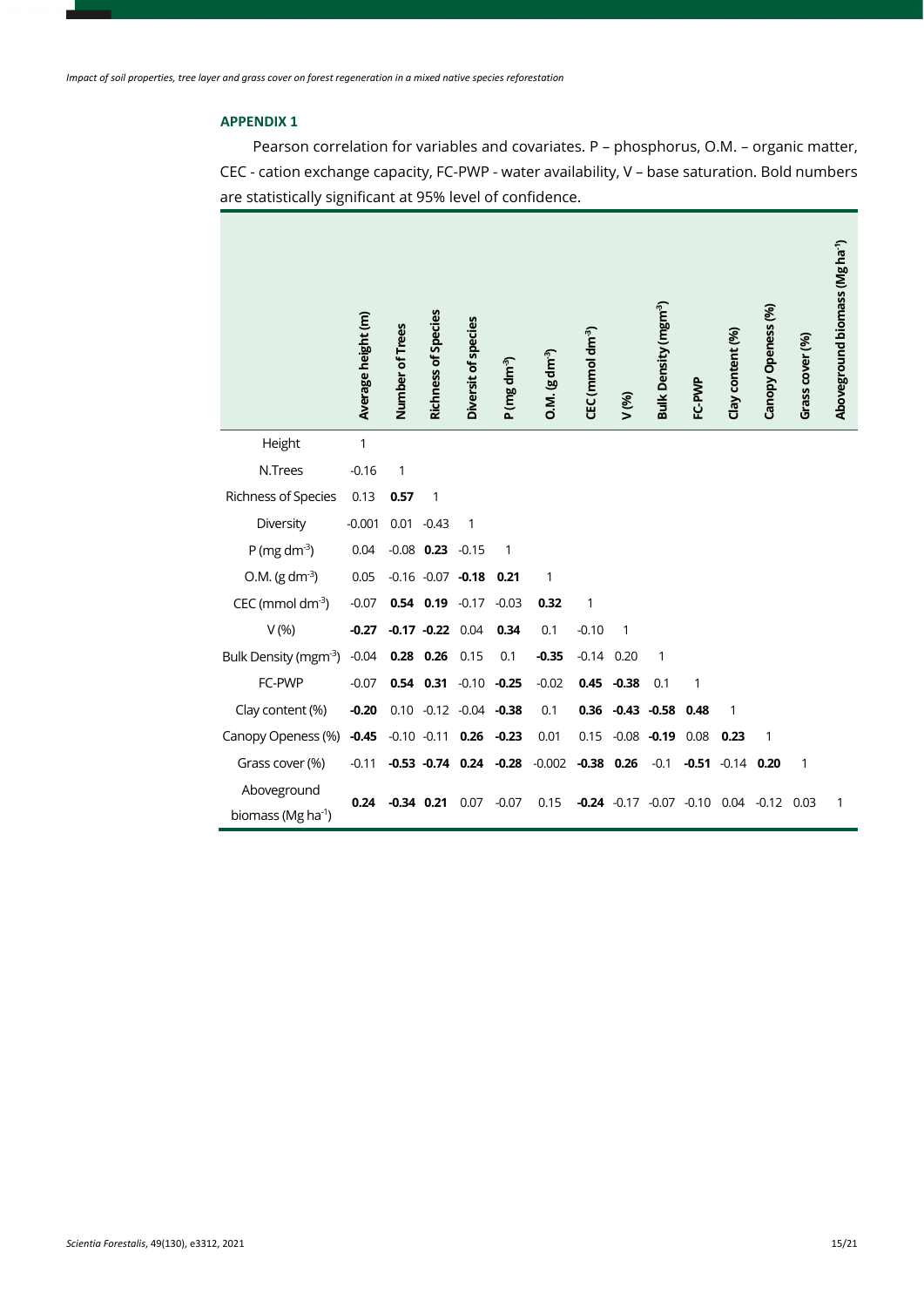#### **APPENDIX 2**

Species and families from the tree layer in "São Marcelo" Forest Park at Mogi Guaçu, Brazil. \*\*Exotic species in Atlantic forest.

### **Anacardiaceae**

*Astronium fraxinifolium* Schott

*Astronium graveolens* Jacq.

*Lithrea molleoides* (Vell.) Engl.

*Myracrodruon urundeuva* Allemão

*Schinus molle* L.

*Schinus terebinthifolius* Raddi

*Tapirira guianensis* Aubl.

### **Apocynaceae**

*Aspidosperma cylindrocarpon* Müll. Arg.

*Aspidosperma polyneuron* Müll. Arg.

*Tabernaemontana hystrix* Steud.

#### **Asteraceae**

*Gochnatia polymorpha* (Less.) Cabrera

#### **Bignoniaceae**

*Handroanthus heptaphyllus* (Vell.) Mattos

*Handroanthus impetiginosus* Mattos

*Handroanthus ochraceus* (Cham.) Mattos

*Handroanthus serratifolius* (A.H.Gentry) S.Grose

*Handroanthus* sp.

*Jacaranda cuspidifolia* Mart.

*Jacaranda mimosifolia* D. Don\*\*

*Tabebuia roseoalba* (Ridl.) Sandwith

*Tecoma stans* (L.) Juss. ex Kunth\*\*

*Zeyheria tuberculosa* (Vell.) Bureau ex Verl.

#### **Boraginaceae**

*Cordia abyssinica* R. Br. ex A. Rich.\*\*

*Cordia trichotoma* (Vell.) Arráb. ex Steud.

### **Euphorbiaceae**

*Alchornea glandulosa* Poepp. & Endl.

*Croton floribundus* Spreng.

*Croton urucurana* Baill.

*Mabea fistulifera* Mart.

### **Fabaceae**

*Albizia niopoides* (Spruce ex Benth.) Burkart *Anadenanthera colubrina* (Vell.) Brenan *Anadenanthera colubrina* var. *cebil* (Griseb.) Altschul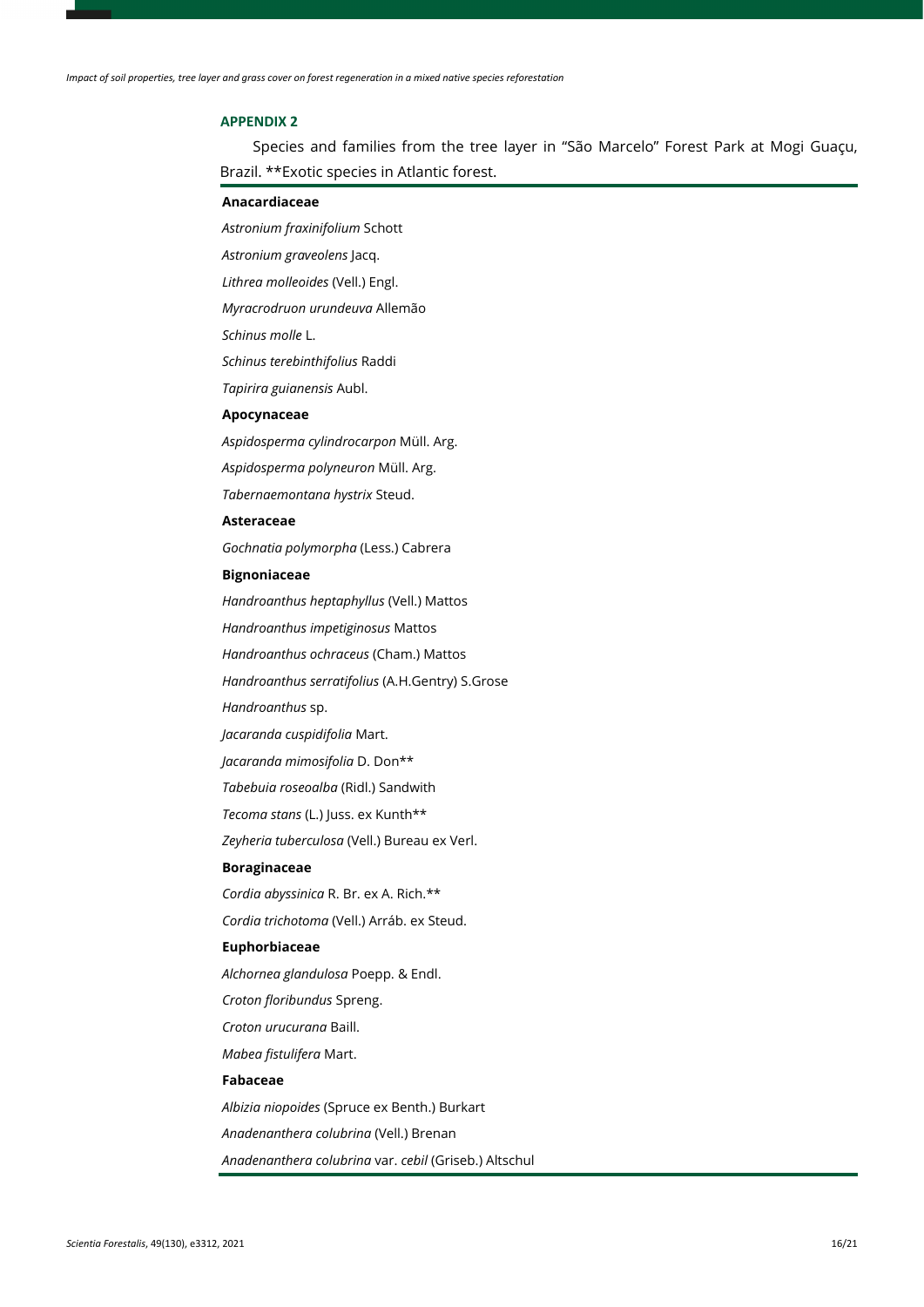### *Bauhinia* sp.

*Cassia leptophylla* Vogel

*Copaifera langsdorffii* Desf.

*Enterolobium contortisiliquum* (Vell.) Morong

*Hymenaea courbaril* L. var. *stilbocarpa* (Hayne) Y.T. Lee & Langenh.

*Inga vera* subsp. *affinis* (DC.) T. D. Penn.

*Machaerium aculeatum* Raddi

*Mimosa bimucronata* (DC.) Kuntze

*Myroxylon peruiferum* L.f.

*Parapiptadenia rigida* (Benth.) Brenan

*Peltophorum dubium* (Spreng.) Taub.

*Poecilanthe parviflora* Benth.

*Pterocarpus rohrii* Vahl

*Pterogyne nitens* Tul.

*Schizolobium parahyba* (Vell.) Blake

*Senegalia polyphylla* (DC.) Britton & Rose

*Senna multijuga* (Rich.) H.S. Irwin & Barneby

#### **Lamiaceae**

*Aegiphila integrifolia* (Jacq.) Moldenke

#### **Lauraceae**

*Nectandra megapotamica* (Spreng.) Mez

#### **Lythraceae**

*Lafoensia glyptocarpa* Koehne

*Lafoensia pacari* A.St.-Hil.

#### **Malvaceae**

*Bastardiopsis densiflora* (Hook. & Arn.) Hassl.

*Ceiba speciosa* (A. St.-Hil.) Ravenna

*Guazuma ulmifolia* Lam.

*Luehea divaricata* Mart. & Zucc.

### **Meliaceae**

*Cedrela fissilis* Vell.

*Cedrela odorata* L.

*Melia azedarach* L.\*\*

#### **Moraceae**

*Ficus enormis* Mart. ex Miq.

*Maclura tinctoria* (L.) D.Don ex Steud.

### **Myrsinaceae**

*Myrsine umbellata* Mart.

### **Myrtaceae**

*Eugenia uniflora* L.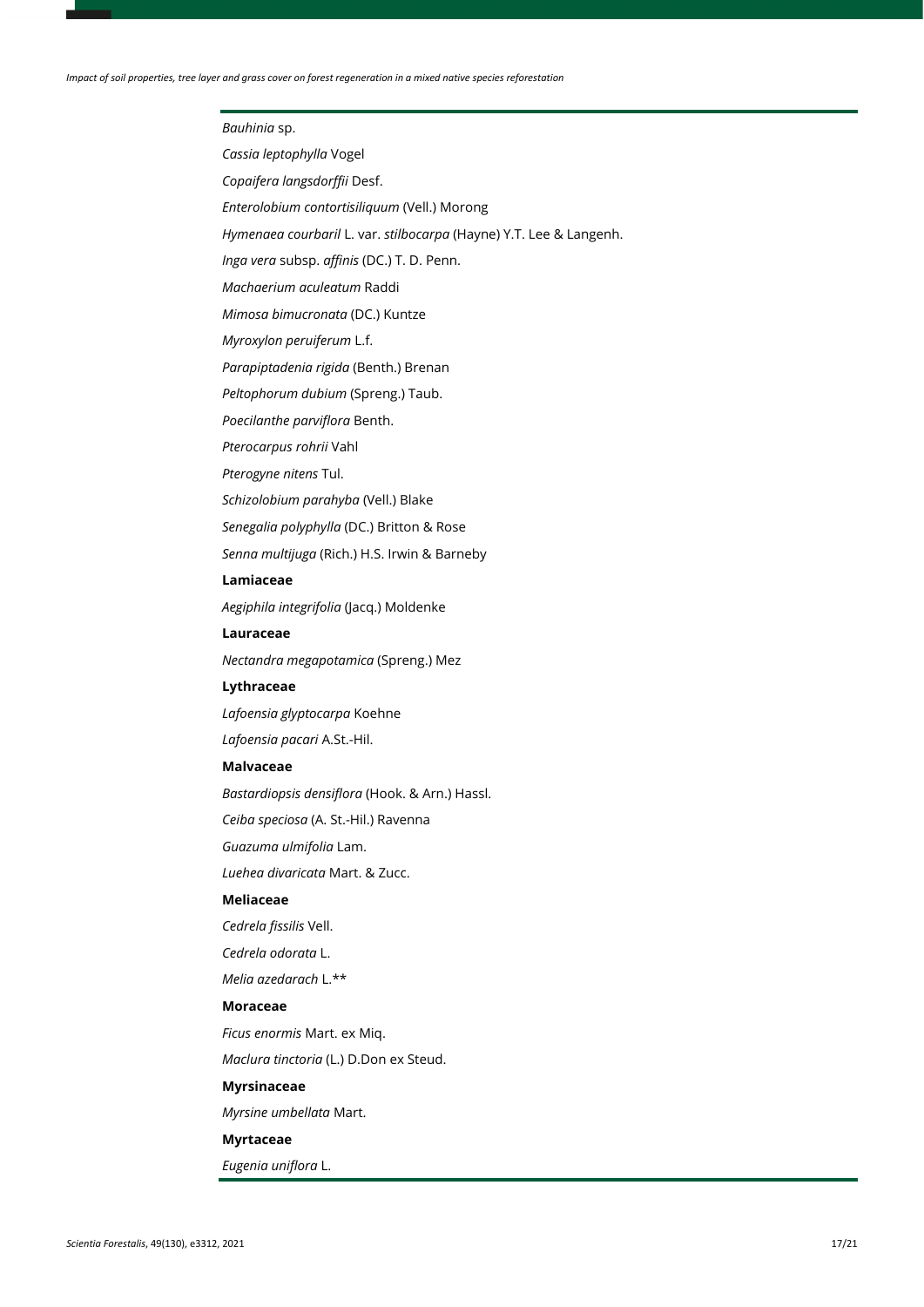*Impact of soil properties, tree layer and grass cover on forest regeneration in a mixed native species reforestation*

# *Psidium guajava* L.\*\*

*Eucalyptus* sp. \*\*

### **Phytolaccaceae**

*Gallesia integrifolia* (Spreng.) Harms

### **Polygonaceae**

*Triplaris americana* L.

### **Rhamnaceae**

*Colubrina glandulosa* Perkins

*Rhamnidium elaeocarpum* Reissek

# **Rosaceae**

*Prunus myrtifolia* (L.) Urb.

### **Rubiaceae**

*Genipa americana* L.

### **Rutaceae**

*Balfourodendron riedelianum* (Engl.) Engl.

*Dictyoloma vandellianum* A.Juss.

### **Salicaceae**

*Casearia* cf. *decandra* Jacq.

# **Urticaceae**

*Cecropia pachystachya* Trécul

### **Verbenaceae**

*Aloysia virgata* (Ruiz & Pav.) Juss.

*Citharexylum myrianthum* Cham.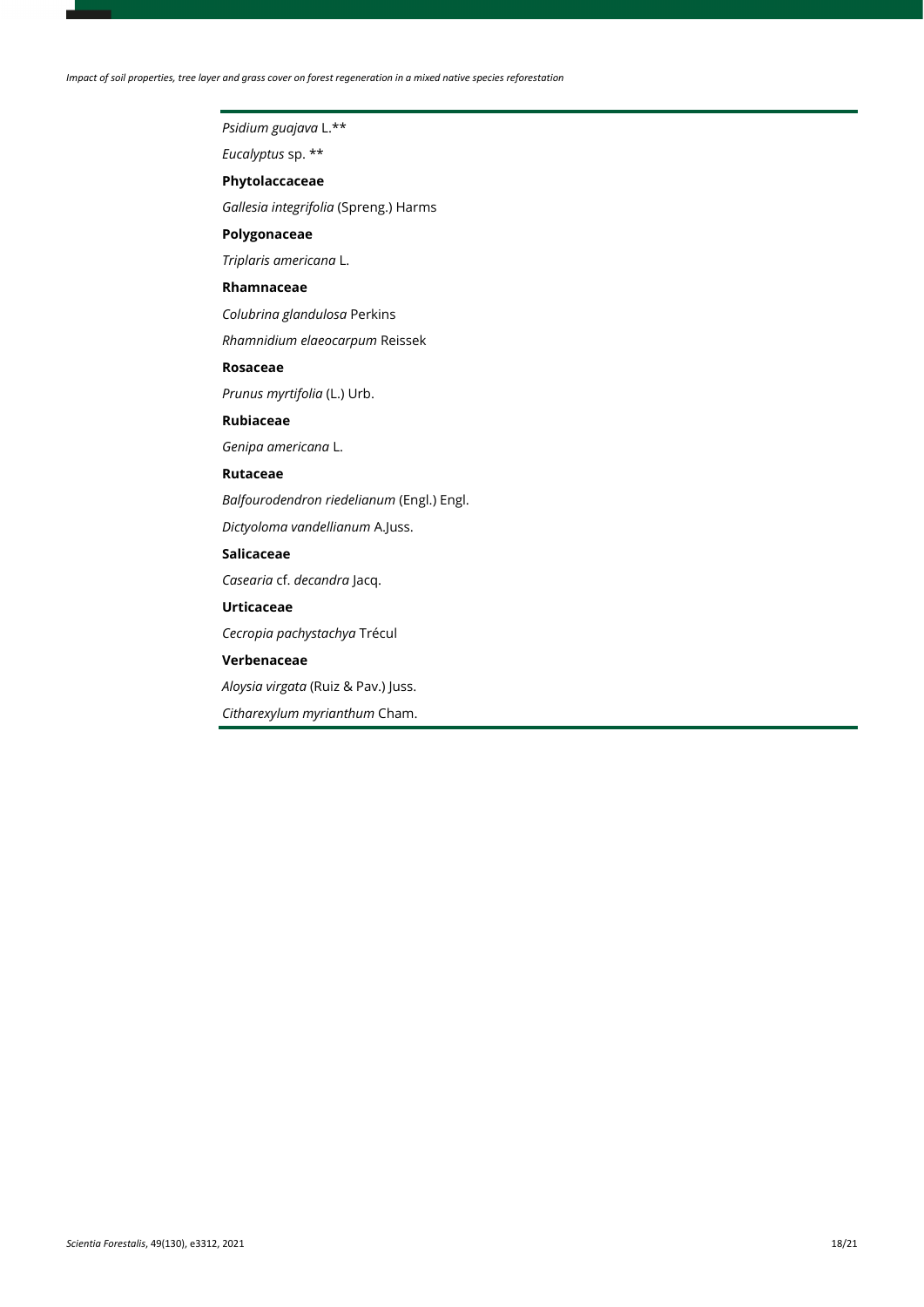### **APPENDIX 3**

Species and families from the natural forest recruitment layer in "São Marcelo" Forest Park at Mogi Guaçu, Brazil. \*\*Exotic species in Atlantic forest.

### **Anacardiaceae**

*Myracrodruon urundeuva* Allemão

*Schinus terebinthifolius* Raddi

#### **Annonaceae**

*Xylopia aromatica* (Lam.) Mart.

#### **Apocynaceae**

*Aspidosperma cylindrocarpon* Müll.Arg.

*Aspidosperma polyneuron* Müll.Arg.

*Tabernaemontana hystrix* Steud.

### **Araliaceae**

*Dendropanax cuneatus* (DC.) Decne. & Planch.

#### **Arecaceae**

*Syagrus romanzoffiana* (Cham.) Glassman

#### **Asteraceae**

*Gochnatia polymorpha* (Less.) Cabrera

# **Bignoniaceae**

*Handroanthus heptaphyllus* (Vell.) Mattos

*Handroanthus* cf. *serratifolius* (A.H.Gentry) S.Grose

*Handroanthus ochraceus* (Cham.) Mattos

*Handroanthus* sp.

*Tabebuia roseoalba* (Ridl.) Sandwith

*Zeyheria tuberculosa* (Vell.) Bureau ex Verl.

# **Boraginaceae**

*Cordia* sp.

### **Cannabaceae**

*Trema micantha* (L.) Blume

### **Erythroxylaceae**

*Erythroxylum campestre* A.St.-Hil.

### **Euphorbiaceae**

*Alchornea glandulosa* Poepp. & Endl.

*Croton floribundus* Spreng.

*Croton urucurana* Baill.

*Mabea fistulifera* Mart.

*Pera glabrata* (Schott) Poepp. ex Baill.

### **Fabaceae**

*Anadenanthera* sp.

*Bauhinia forficata* Link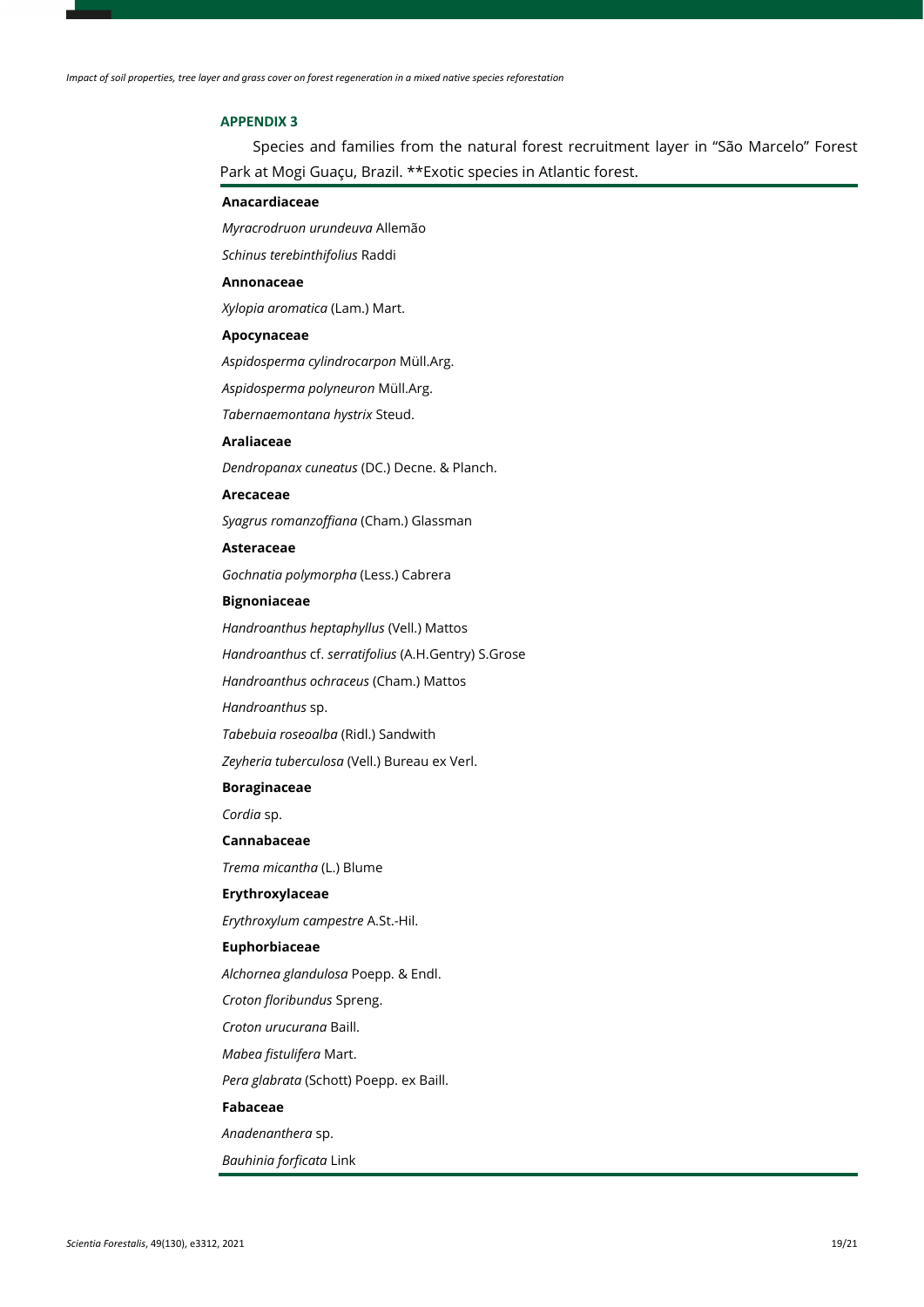# *Copaifera langsdorffii* Desf.

*Inga vera* subsp. *affinis* (DC.) T.D.Penn.

*Mimosa bimucronata* (DC.) Kuntze

*Mimosa caesalpiniifolia* Benth.\*\*

*Machaerium* sp.

*Parapiptadenia rigida* (Benth.) Brenan

*Pterocarpus rohrii* Vahl

*Schizolobium parahyba* (Vell.) Blake

*Senna multijuga* (Rich.) H.S.Irwin & Barneby

*Senegalia polyphylla* (DC.) Britton & Rose

*Tecoma stans* (L.) Juss. ex Kunth\*\*

#### **Lamiaceae**

*Vitex* sp.

#### **Lauraceae**

*Nectandra megapotamica* (Spreng.) Mez

### **Lythraceae**

*Lafoensia pacari* A.St.-Hil.

#### **Malvaceae**

*Bastardiopsis densiflora* (Hook. & Arn.) Hassl.

*Heliocarpus popayanensis* Kunth

*Luehea divaricata* Mart. & Zucc.

### **Meliaceae**

*Melia azedarach* L.\*\*

### **Moraceae**

*Maclura tinctoria* (L.) D.Don ex Steud.

*Ficus* sp.

### **Myrsinaceae**

*Myrsine coriacea* (Sw.) R.Br. ex Roem.& Schult. *Myrsine umbellata* Mart.

### **Myrtaceae**

*Eugenia uniflora* L.

*Psidium guajava* L.\*\*

#### **Phytolaccaceae**

*Gallesia integrifolia* (Spreng.) Harms

### **Polygonaceae**

*Triplaris americana* L.

# **Rhamnaceae**

*Rhamnidium elaeocarpum* Reissek

*Colubrina glandulosa* Pekins

#### **Rosaceae**